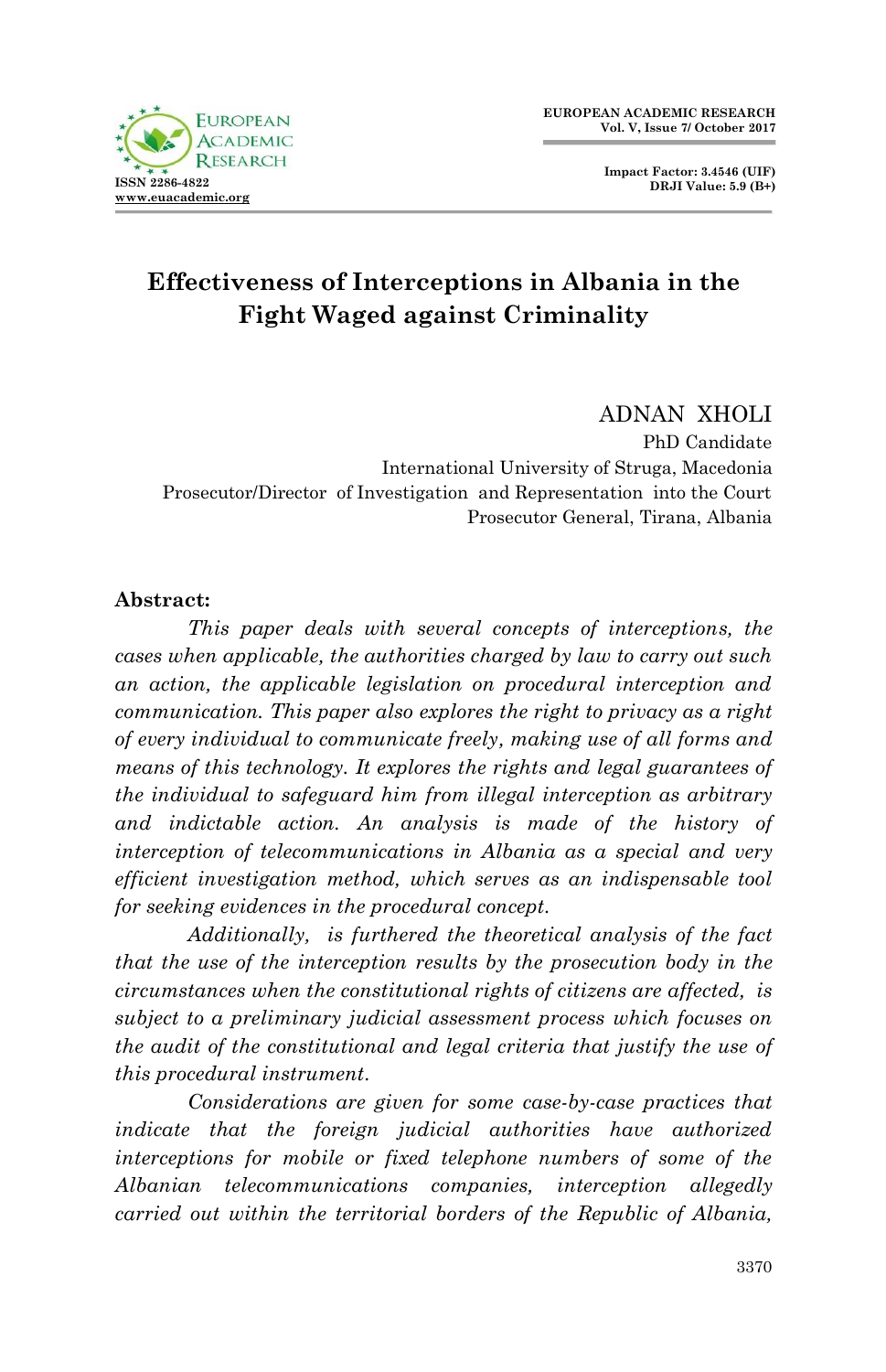*and have been considered by Albanian courts as procedural actions authorized by foreign authorities in violation of the territorial sovereignty of our country. Some recommendations are also presented with a view to making the application of procedural interception more efficient and taking appropriate legal measures to prevent and combat criminality.*

**Key words:** Interception, special methods, proof, sovereignty, recommendation

### **1. INTRODUCTION**

Based on the investigative practice trailed over the years, we have noticed that information derived from categorized human resources is irreplaceable and indispensable. It is impossible to detect some of the criminal offenses of organized crime, or international trafficking, without this kind of information, despite the fact that relevant bodies run country-wise routine checks, including border crossing points and apply observations, surveys, or controls with high technology tools. It is this kind of information that guides you in the application of the interception and other special investigative methods, with the aim of obtaining information and establishes evidence towards successfully finalizing the fight against criminality.

According to conducted studies, it is noticed that traditional investigations are generally initiated on the basis of complaints or as a result of the witnesses' interviewing (with the purpose of establishing the evidence of a criminal case). Such investigative actions have not provided the expected results due to the fact that crime in general and corruption as well as organized crime in particular, have continuously suffered structural changes. But it is worth mentioning the fact that the verifications of allegations and charges against suspected persons, based solely on witnesses, is too difficult or almost impossible in this category of criminal offenses, since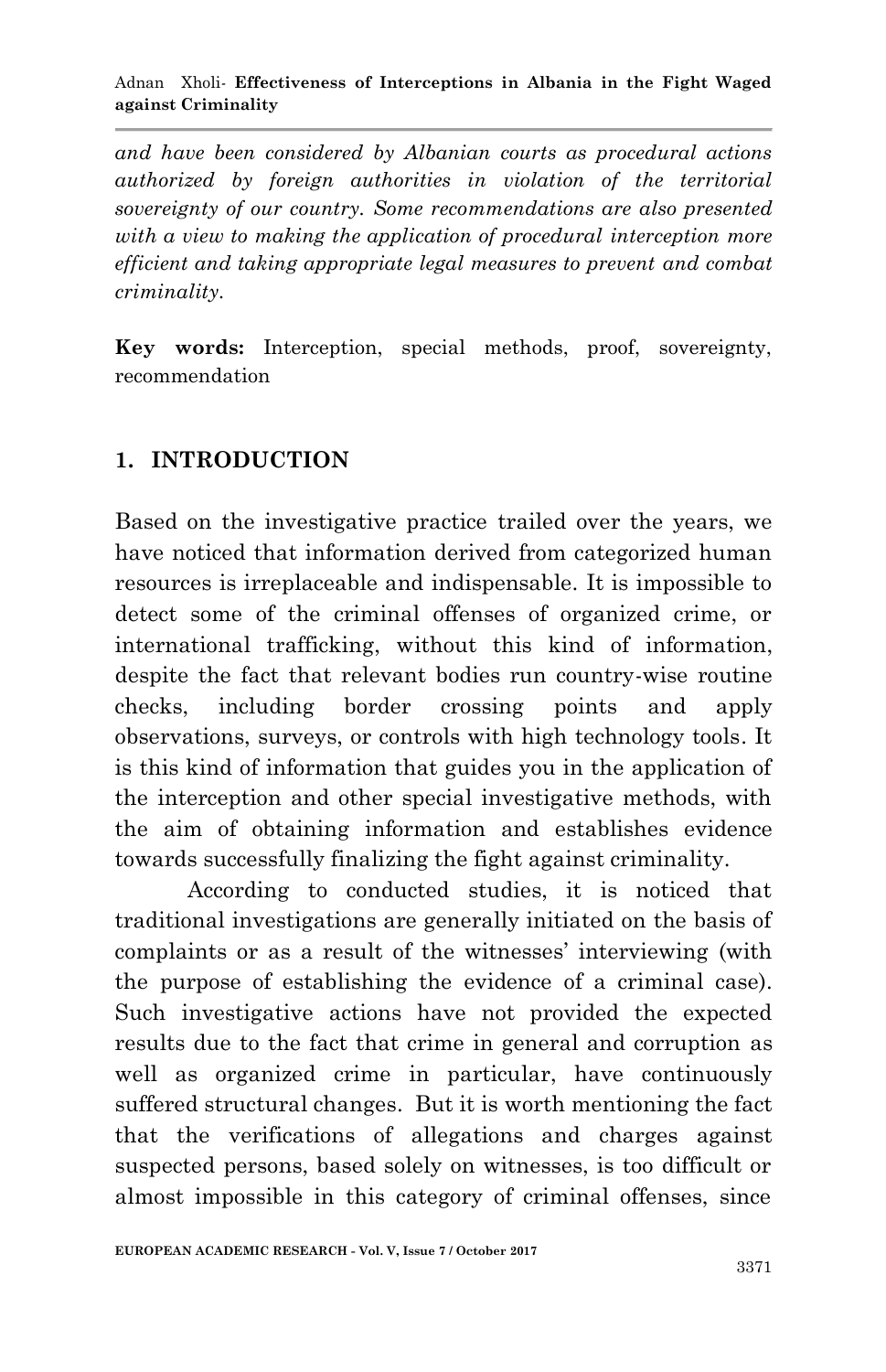the witnesses are absent, or may be anonymous, and in even in few cases when they are present for various reasons, excuses are sought not to make declarations, and avoid facing the defendant, or the consequences that may result from the statements given.

In face of such circumstances, it was necessary for the prosecution bodies to shift from seeking evidence by way of using traditional investigations to proactive investigations, which by its nature allows the proceeding authorities to detect and prohibit law violators not only during the commitment of the criminal offence but also by administering evidence of the entire "historical" course of crime. The administration of evidence in a specific criminal case of organized crime can be accomplished and provide the required results if other interceptions and other investigative methods are applied.

But even in cases where procedural interception is applied (as an indispensable tool for seeking evidences), it must be authorized by law enforcement authorities, while guaranteeing respect for constitutional rights and protection of privacy from unauthorized interception as one of the fundamental human rights, as envisioned in the European Convention on Human Rights. 1

In our country, as in the other developed countries, the implementation of the Criminal Procedure and the legislation on the interception of communications has been adapted to respect for family and private life and in any case when this special investigative method is needed to be applied. 2

<sup>&</sup>lt;sup>1</sup> Signed in Rome-Italy on November 4, 1950, approved by the Republic of Albania by law no. 8137, dated 31.07.1996 on the Ratification of the European Convention for the Protection of Human Rights and Fundamental Freedoms

<sup>2</sup> Article 3, paragraph 8 of Law No. 9157, dated 4.12.2003 "On the interception of telecommunications", as amended.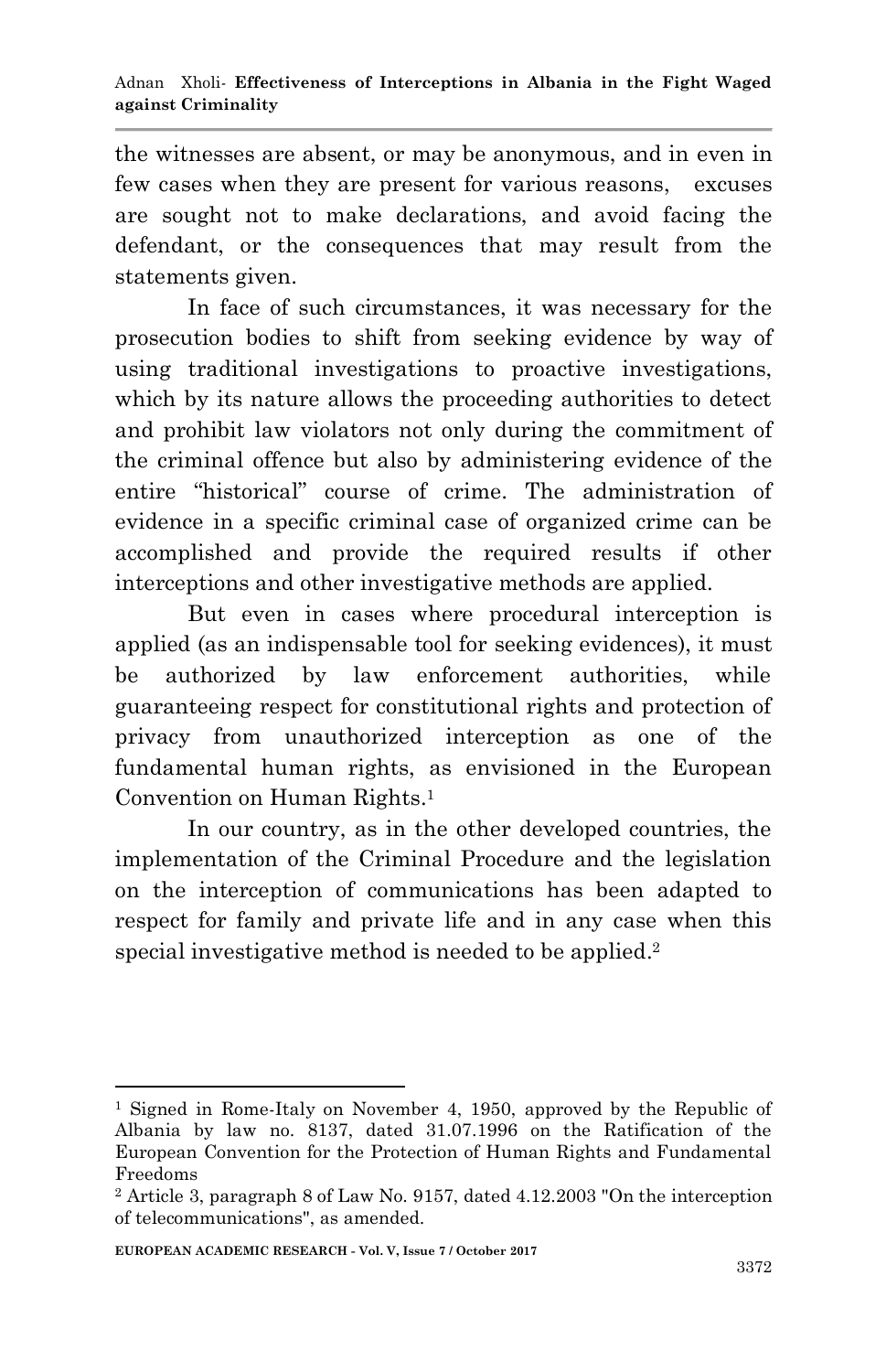# **2. HISTORICAL DEVELOPMENT OF INTERCEPTION AS A MEANS OF SEEKING EVIDENCES**

During the investigation phase, the proceeding authority for a particular category of criminal offenses, deems it necessary to authorize, among other evidence, the application of procedural interception or wiretapping as a searching tool for evidence. Through the application of the interception, the proceeding authority initially establishes the conviction regarding the existence of the factual criminal fact and the individualization of the authorship, as well as the benefit of the evidence derived from the application of the means for seeking the evidence, which retains its true character only after it becomes subject to judicial review.

After the change of the political power system in Albania (from single ruling party system to the democratic one), a number of legal changes took place, among which the Code of Criminal Procedure<sup>3</sup> , which in Chapter III, Section IV, provides for "means of seeking evidence in general" (examinations, checks or seizures), and interception of the conversations or communications, in particular, which is governed respectively by the provisions of Articles 221 to 226 thereof; Penal Code; Constitution of the Republic of Albania; as well as some special laws in the field of interception and electronic communications, more specifically law no.9157, dated 04.12.2003 "On the interception of electronic communications", as amended, and Law No.9918, dated 19.5.2008, "On Electronic Communications in the Republic of Albania ", as amended. Interception of communications is provided inter alia by the Privacy Directive 97/66 / EC, <sup>4</sup> Electronic Privacy Directive 2002/58 / EC<sup>5</sup> , Data

**EUROPEAN ACADEMIC RESEARCH - Vol. V, Issue 7 / October 2017**

<sup>1</sup> <sup>3</sup> By Law No. 7905, dated 21.3.1995, "The Criminal Procedure Code of the Republic of Albania", as amended.

<sup>4</sup> Council of the European Union (1997).

<sup>5</sup> Council of the European Union (2002).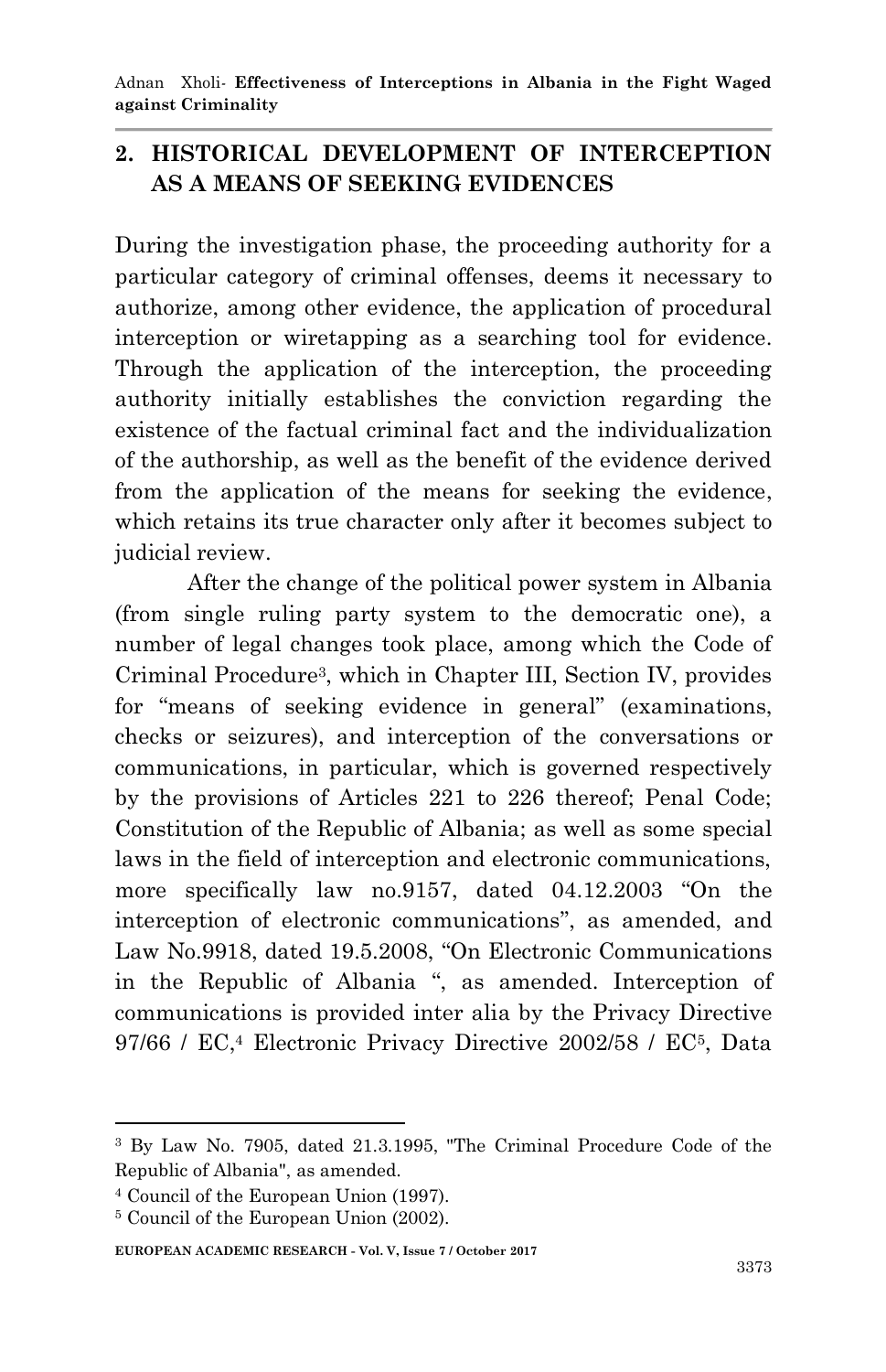Retention Directive 2006/24 / EC<sup>6</sup>. , European Order Investigation Directive 2014/41 / EU <sup>7</sup> .

This term is used in Article 20 of the United Nations Convention, endorsed by the Albanian state by Law No. 8920, dated 11 July 2002, on the ratification of the United Nations Convention against Transnational Organized Crime and in its two Additional Protocols. 8

Whereas, other special methods of investigation of simulative actions and infiltrated provocative agents have been unfamiliar to our doctrine and our criminal procedural practice prior to the entry into force of law no. 8750, dated 27.03.2001, "On Prevention and Fight against Trafficking of Narcotic and Psychotropic Substances ", as amended, as well as the relevant additions to the Criminal Procedure Code. This law for the first time disciplined the cases and the way of using these methods, and aimed at providing new means of documenting criminal activity in the field of narcotics, as a response to the respect of already established international normative acts, ( by laws ) that were already consolidated in this field.<sup>9</sup>

<sup>1</sup> <sup>6</sup> Council of the European Union (2006).

<sup>7</sup> Council of the European Union (2014)

<sup>8</sup> Article 20 - Special Investigative Techniques

<sup>1.</sup> Where permitted by the fundamental principles of the domestic legal system, each State- Party shall take appropriate measures to allow the proper use of controlled consignments and, where necessary, other special investigative techniques *such as electronic surveillance or other forms thereof and the undercover operations, within its capabilities and under the conditions laid down by its domestic law.*

<sup>9</sup> The United Nations Convention on Narcotic Drugs Trafficking, approved in Vienna on 20 December 1988, provides for in Article 11 the supervision of narcotics in the international field, the interception of the authorization of unlawful submissions under supervision. The provision on this area also provides for the Schengen Agreement, which in Article 73 refers only to the supervised submissions. Pursuant to, the Council of Europe Convention on Cooperation in the Criminal Matters between Member States has provided for in Articles 12 and 14 the supervised submissions and infiltration operations. The Convention Against Transnational Organized Crime signed in Palermo in December 2000 provides in Article 20 for the need to use special investigation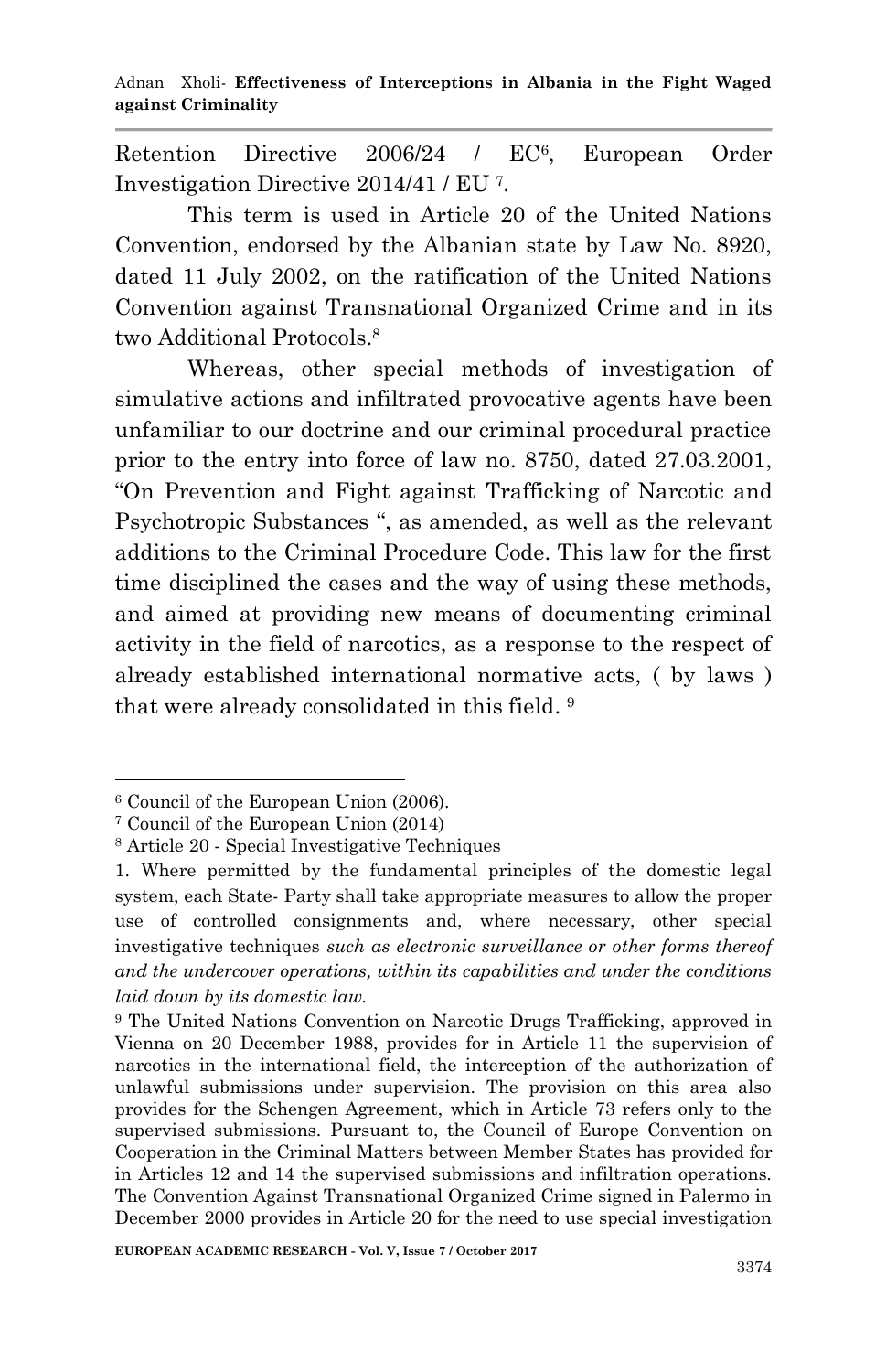# **3. WHAT DO WE MEAN BY INTERCEPTIONS, WHO AUTHORIZE THEIR APPLICATION AND WHETHER OR NOT THEY ARE INTERFERING WITH PRIVACY?**

By "Interception", we understand the secret intervention to capture, hear, and record the content of communication and related data, between the point of departure and the point of arrival. <sup>10</sup> Interception as a searching tool for seeking evidences consists in obtaining the necessary information from the communication link between some persons. This communication may appear in different forms of telecommunications between persons at a distance who make use of the telephone, computer networks or telematics or may be between the present interlocutors. Interception takes for granted the conversation's confidentiality, and this fact also outlines one of its features: It is as a surprise act and as a tool of seeking evidences during the preliminary investigation phase, does not urge the necessity of informing and making a debate about the necessity of using it. 11

Interception involves the interference and the secret capture, *in lack of communicators' awareness,* of the contents of a communication or conversation between two or more communicators who act in order to exclude third parties from private communication by choosing such forms of communication aimed at the exclusion of third parties. Interception is carried out by an authorized public entity, which is outside their communication, through a technical instrument

techniques for serious crimes provided for in Articles 2 and 3 of the Convention.

<sup>10</sup> Article 3, paragraph 6 of Law No.9157, dated 4.12.2003 "On the interception of telecommunications", as amended.

No.00-2013-636 of the Decision (97), Decision of the Criminal College of the High Court.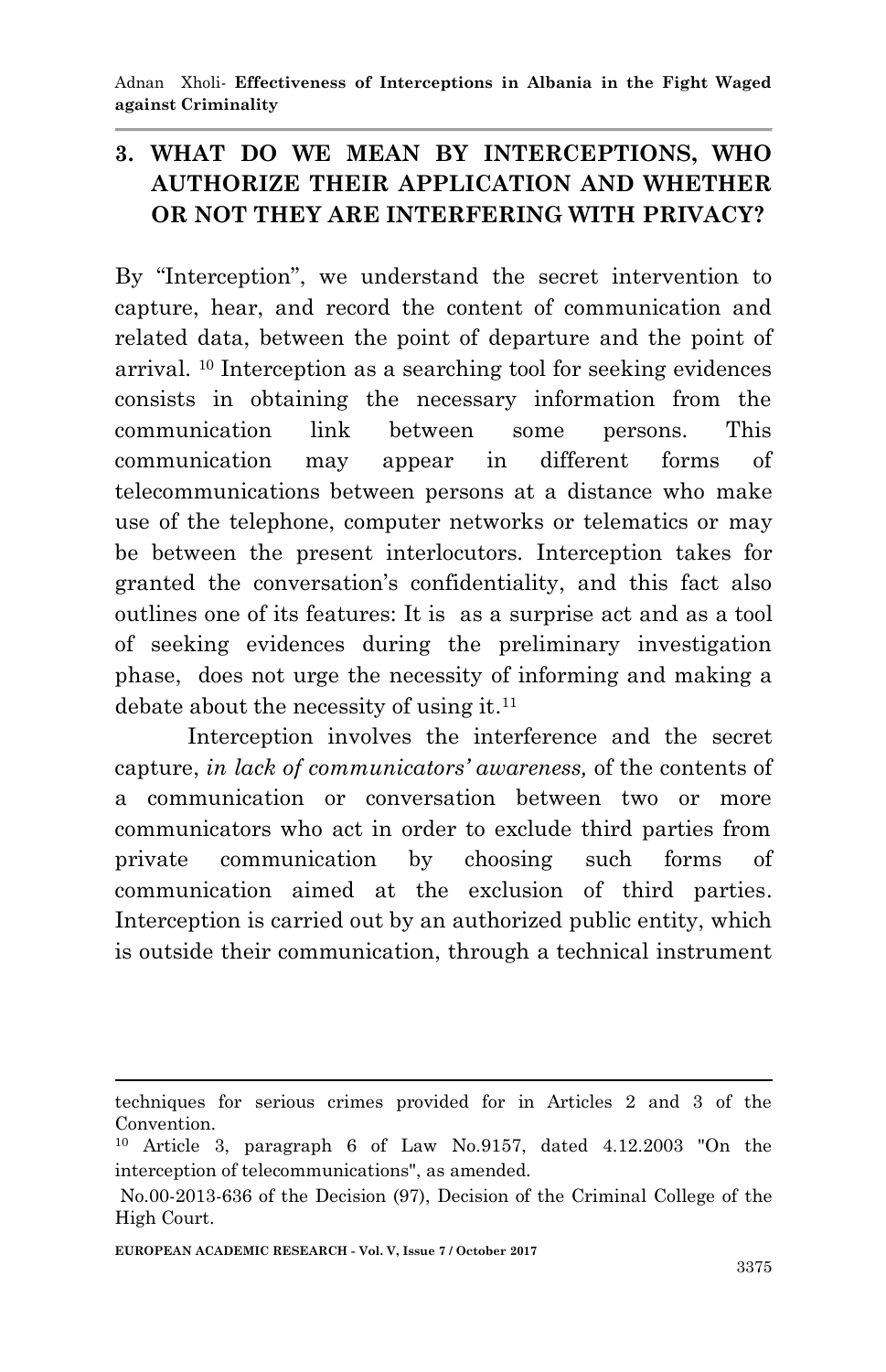Adnan Xholi*-* **Effectiveness of Interceptions in Albania in the Fight Waged against Criminality**

that avoids the form of protection and privacy of communication. 12

In countries with state-of-the-art technologies in the field of telecommunications, there are many opportunities to interfere with privacy and state secrets, as in the case of the internet, and for that reason they are constantly improving legislation with the aim of preventing any illegal interference. Law No.9918, dated 19.5.2008, "On Electronic Communications in the Republic of Albania", as amended, and the provisions on interception in the Criminal Procedure Code (Articles 221-226), are mainly based on the European Convention on Human Rights. 13

Freedom and secrecy of communications are part of those fundamental human rights and freedoms that are inseparable, inalienable, inviolable and remain the foundation of the entire juridical order, creating the necessary space for the development of the personality and dignity of the person in a democratic society and the state of the rule of law. 14

The limitation of the interception's extent deals with the respecting of a number of constitutional guarantees, such as the right to privacy, the secrecy of communication or the inviolability and the right to deny unlawful house and person search. Additionally, special protection is provided to the private property right which appears in the constitutional preamble confirming the commitment to protect the dignity and

<sup>12</sup> No. 00-2016- 353 of the Decision (37), Decision of the Criminal College of the High Court.

<sup>13</sup> Article 8 - Title added by the provisions of Protocol No. 11 (ETS No. 155) **The right to respect for private and family life**

<sup>1</sup> Everyone has the right to respect for his private and family life, his apartment and his correspondence.

<sup>2.</sup> The public authority may not interfere in the exercise of this right *except in the extent provided for by law* and, where necessary, in a democratic society, in the interests of public security, public order, health or morals or for the protection of Rights and freedoms of others.

<sup>14</sup> No. 00-2016- 353 of the Decision (37), Decision of the Criminal College of the High Court.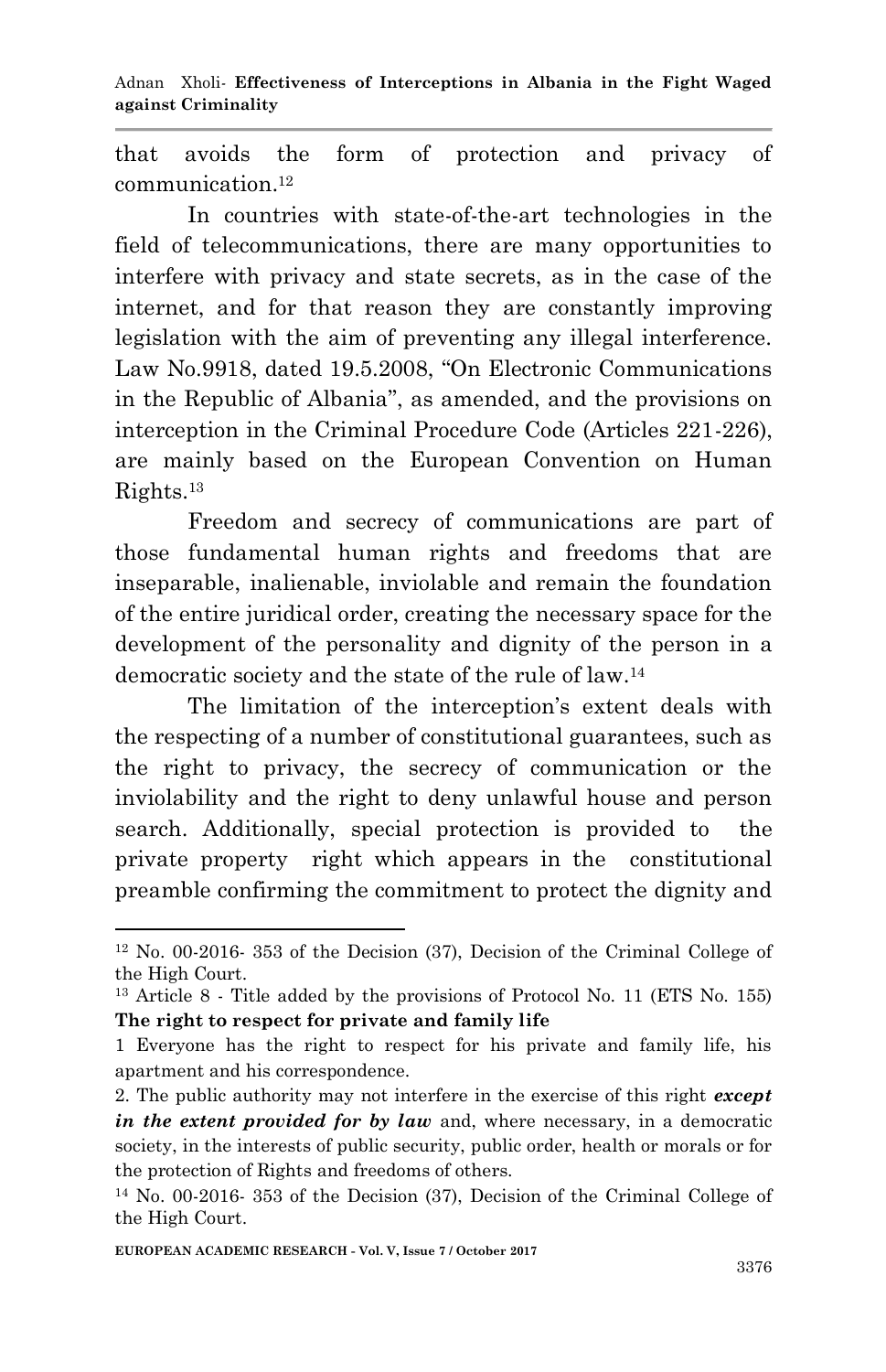human personality and the freedom of communication enshrined in Articles 35, 36, 37 and 41 of the Constitution of the Republic of Albania, Article 8 of the ECHR, Article 17 of the International Convention for Civil and Political Rights, as well as Article 121 of the Criminal Code. 15

Meanwhile, the argument extents to whether or not it will be possible to allow legitimate interception, since interception as a procedural instrument of seeking evidences interferes with the fundamental rights and freedoms of the individual and specifically with the right of the individual to communicate freely and in complete secrecy.

Although procedural interception is very effective in detecting crimes, because it enables conducting thorough investigations, gathering new evidence, and expanding investigations in regard to the identification of criminal liability and the mechanism of the incident, not everyone can carry out such an action; on the contrary this action is performed solely by the institutions charged by law for such an action, and it is always based on the protection of human rights and fundamental freedoms. In view of constitutional guarantees, it is found that evidence-seeking tools tend to limit or violate the right to privacy and property, but compliance with these rights is guaranteed by law enforcement authorities. In Albania, the only responsible authority for recording a criminal proceeding is the prosecutor who, after being informed in advance of a particular event or circumstance, decides, as the case may be, the initiation or bringing to a close of the recording proceedings. Exactly, after the moment of registration of the criminal proceeding, it is necessary to carry out the

<sup>1</sup> <sup>15</sup> Article 121**-Unfair Interference in Private Life**

Placement of devices for listening or recording words or figures, listening, recording or transmission of words, fixing, recording or transmission of images, as well as preservation for publication or publication of such data exposing an aspect of private life without his consent, constitutes criminal offence and is punishable by a fine or up to two years of imprisonment.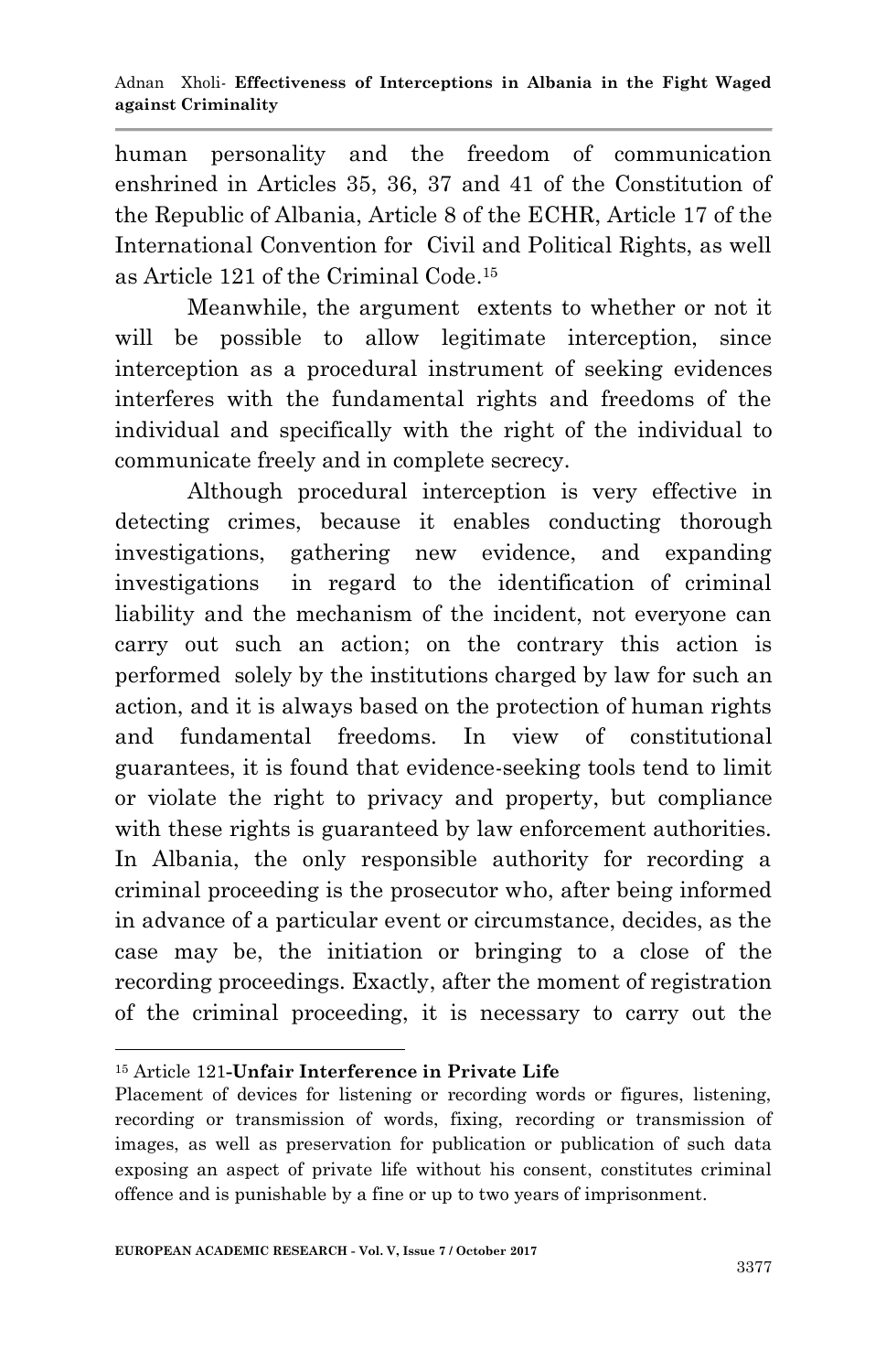necessary investigative actions in order to administer and establish the evidence to document the status of the suspect as guilty or innocent, as well as the use of special investigation methods.

According to the Albanian legislation there are some exceptional cases when the state itself has a duty to intervene, while at the same time limiting human rights. This freedom may be subject to restriction if used to carry out criminal activities, so it may be violated for the purpose of criminal proceedings under the rules provided for in the Criminal Procedure Code and Article 131 of this law, which permits only lawful surveillance of electronic communications,<sup>16</sup> guaranteeing privacy as well as privacy protection from illegal interception as one of the fundamental human rights. Such a restriction is also foreseen in Article 17 of the Albanian Constitution. 17

Under the Albanian electronic communications legislation, the body overseeing the regulatory framework for the service in the field of electronic communications and postal services is the "Electronic Communications and Postal Authority" (AKEP). This authority, in its power of attorney issuing for companies offering electronic communications, among other things, sets conditions for allowing the surveillance by the competent authorities as laid down in the

<sup>17</sup> **Article 17**

<sup>16</sup> - **Lawful interception of communications**

The lawful interception of electronic communications is done in accordance with the legislation in force. Entrepreneurs of electronic communications networks and services must fulfill the obligations, in accordance with the legislation in force

<sup>1.</sup> Restrictions on the rights and freedoms provided for in this Constitution may be imposed only by law for a public interest or for the protection of the rights of others. The limitation should be proportionate to the state that dictated it.

<sup>2.</sup>These limitations shall not affect the essence of the freedoms and rights and in no case may exceed the limits provided for in the European Convention on Human Right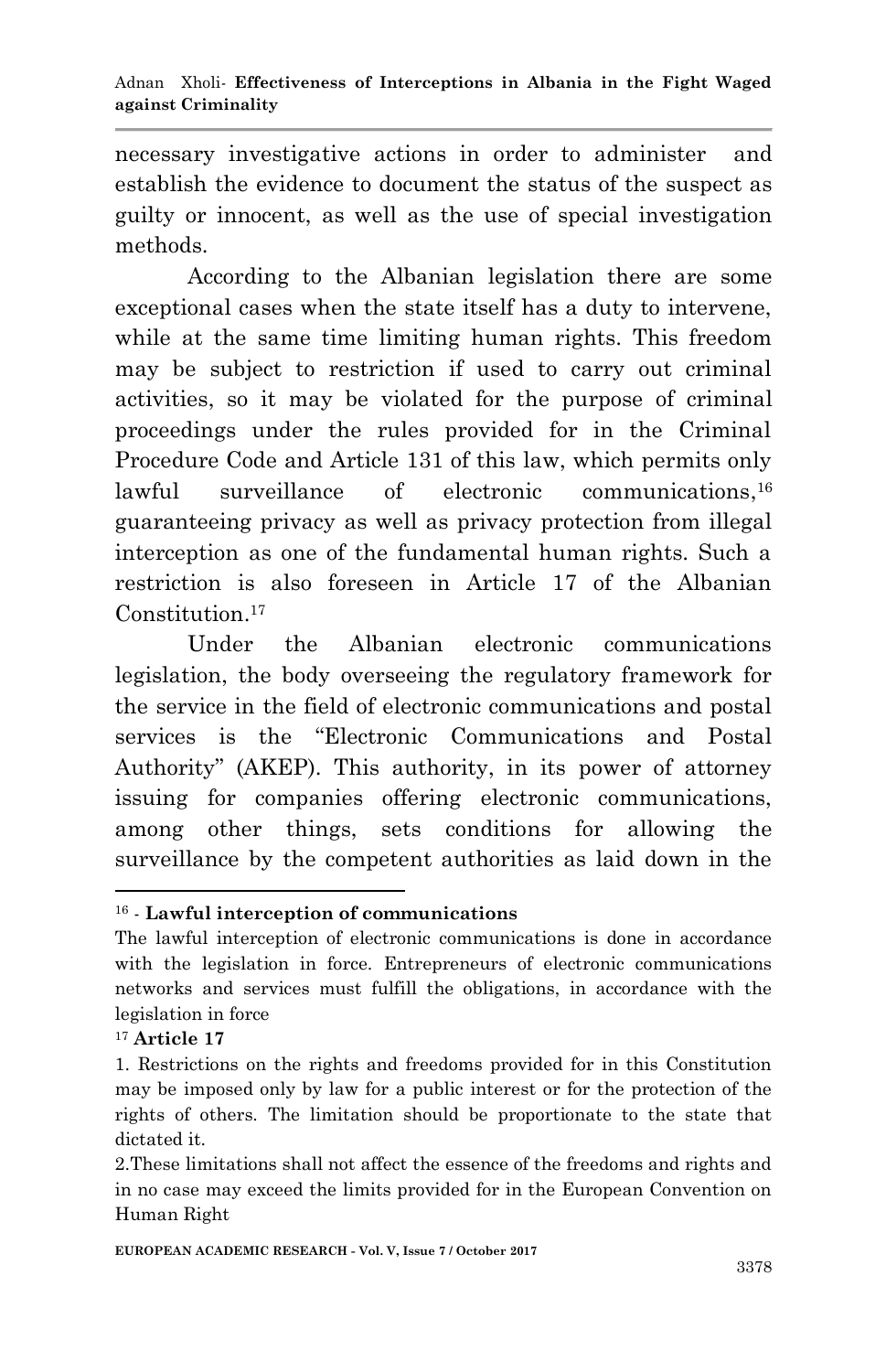legislation in force for the interception of telecommunications and the enforcement of obligations deriving from this legislation.<sup>18</sup>

However, despite the fact that AKEP issues general authorization to companies providing electronic communications which according to article 123 of the above law ensure that all communications are confidential,<sup>19</sup> and according to paragraphs 17 and 18 of Article 137 of this law, when they do not constitute a criminal offense, the law provides for administrative penalties. <sup>20</sup> In relation to the cases when legally authorized, the realisation of interception as a means of collecting evidence, the above lawmaker has forseen that the interception or the violation of a right to be done through ways that affect as little as possible the citizens' freedoms, but simultanously to be proportional to assessing the need to interfere with this right and the extent of this interference. Among others, the Court of HR has considered telephone interception as interference with the private life and correspondence, but this intervention is "in accordance with the

<sup>18</sup> Article 15, letter "f" of Law No. 9918, dated 19.5.2008, "On electronic communications in the Republic of Albania", amended, "General Conditions".

<sup>19</sup> **Confidentiality of communication**

<sup>1.</sup> Confidentiality of communication includes:

a) the content of the communication; b) traffic and location data relating to communications; c) data on unsuccessful attempts to establish a connection.

<sup>2.</sup> All forms of surveillance, interception, interruption, recording, storage, transfer and diverting of communications as well as the data referred to in paragraph 1 of this article shall be prohibited, unless this is necessary for the transmission of messages, Fax, e-mail, voice mail, voicemail, short messages or cases provided by law.

<sup>20</sup> Ibidem, Article 17. Performs supervision, interception, interruption, recording, storage and deviation of communication and data contrary to the requirements of Article 123 paragraph 3 of this  $Law;^{20}$ 

ibidem, article 18. Fails to comply with the lawful interception obligations under Article 131 of this law;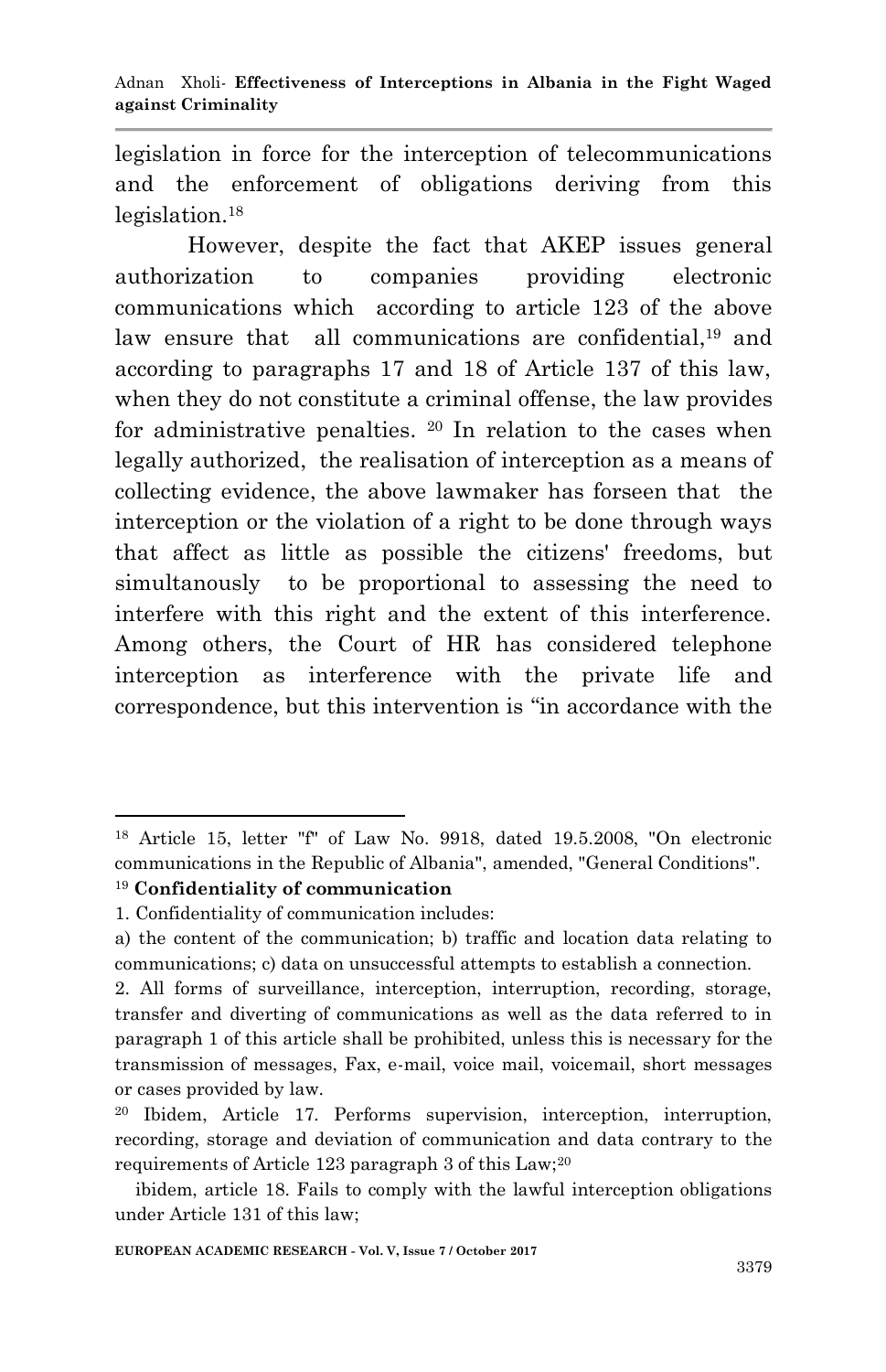law" and "deemed necessary in a democratic society" for reasons of "crime prevention". 21

# **4. PREREQUISITES TO CONDUCT INTERCEPTION, AND THE DIFFERENCES BETWEEN THE TYPES OF EVIDENCE**

The aim of the lawmaker through the relevant provisions of the Criminal Procedure Code envisaging "Interceptions" as one of the "means of seeking the evidence" is to establish clear procedural rules that enable their realization, because through interceptions are obtained declarations, evidences, which are

- In the decision concerning the case **"Panarisi v. Italy, no.46794 / 99, dated 10.04.2007**, case issued because of a telephone tapping during a drug and weapons trafficking, the court of HR has reconfirmed the general characteristics of allowing tapping of the telephone and the principles of not considering it as a violation of private life, within the meaning of Article 8/1 of the Convention. The Court of HR has acknowledged that telephone interceptions are interfering with "private life" but that they , **can not be considered as "violations**" as long as they are **"interventions" provided by law**, *pursuing one or more legitimate interests under the second paragraph of Article 8, Moreover they are needed in a democratic society ". "The words" provided by law ", within the meaning of Article 8§2, require that the contravention (telephone interception) should have a basis in domestic law, but they are also in the quality of the substantive law because they require the availability of the person concerned, who should be able to foresee its consequences and compliance with the rule of law (Coban v. Spain, no. 17060/02, 25 September 2006)*

<sup>-</sup><sup>21</sup> No.00-2011-946 of the Decision (129), Decision of the Criminal College of the High Court

In the decision concerning the case "**Lüdi v. Switzerland, no.12433 / 86, dated 15.06.1992**, cited as follows: "There is no doubt **that phone interception was interfering with the privacy** *and correspondence of the applicant. Such interference is not in breach of the Convention if it complies with the requirements of paragraph 2 of Article 8 (Article 8/2). At this point the Court was in agreement with the Commission. The measure in question was based on articles ... of the Code of Criminal Procedure ... which is applied by the Federal Court even in the preliminary investigation stage*; where there is reason to believe that the criminal offenses are ready to be committed. Moreover, **it aimed to "prevent crime"** and the Court accepts, without any doubt, its necessity in a democratic society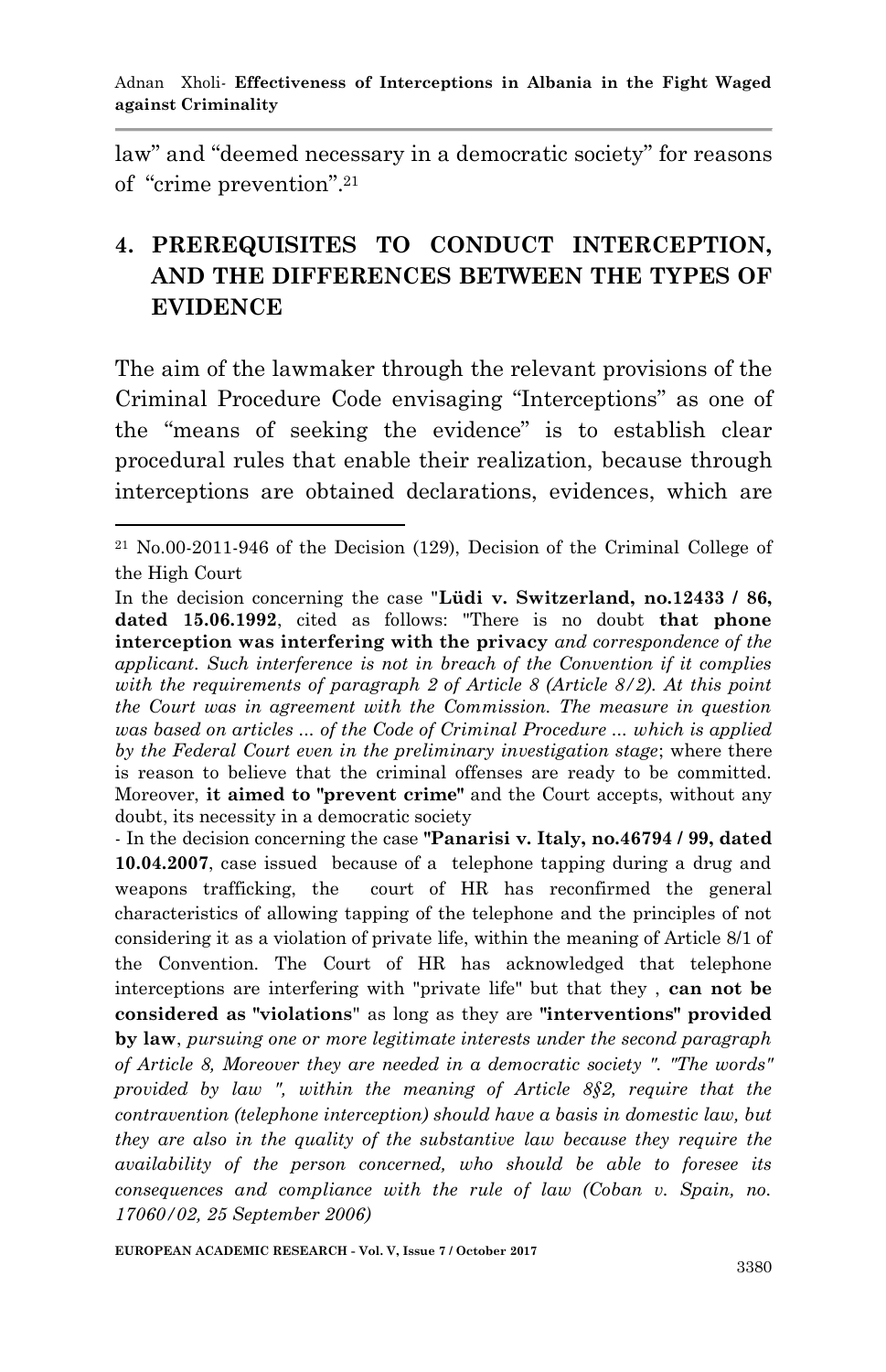directly used during the court decision-making process in adjudicating the underlying issue.

The third chapter of Criminal Procedure Code includes the regulation on the interception device, under normal conditions for interception, which is subject to permission by the court; the legal rules on interception operate on the basis of the prosecutor's request in court, whereas for interception to be carried out in public places, the prosecutor himself is the legitimate body for their disposition. Hence, in the provision of Articles 221 and following of the Criminal Procedure Code there are clearly stipulated limitations for allowing interception, those basic prerequisites, if disregarded cause the uselessness of the results obtained from them. 22

Regarding the interception, the only authority that enables the application of such a procedural action is the court which, upon the submission of the request, decides, as the case may be, whether or not to allow such action. Such authorization may also be issued by the prosecutor, but only in urgent cases and where there are reasonable grounds for thinking that a delay may result in a serious damage to the investigation and the conditions for conducting interception are met, then the prosecutor decides to apply interception with a motivated act and informs the court immediately, but no later than twentyfour hours from the decision. Thus, in this case, the procedure for validating the prosecutor's decision by the court is foreseen, otherwise, the interception can not continue and its results can not be used.

The difference between the types of evidence lies in the fact that interceptions are characterized by the ability to provide trial evidence to the court, which are directly used during the court decision-making process. The probative ability of the types of evidences is generated at the moment of establishment and obtaining the type of evidence. While

 $22$  Nö.00-2014 -1478 Decision (125), Decision of the Criminal College of the High Court.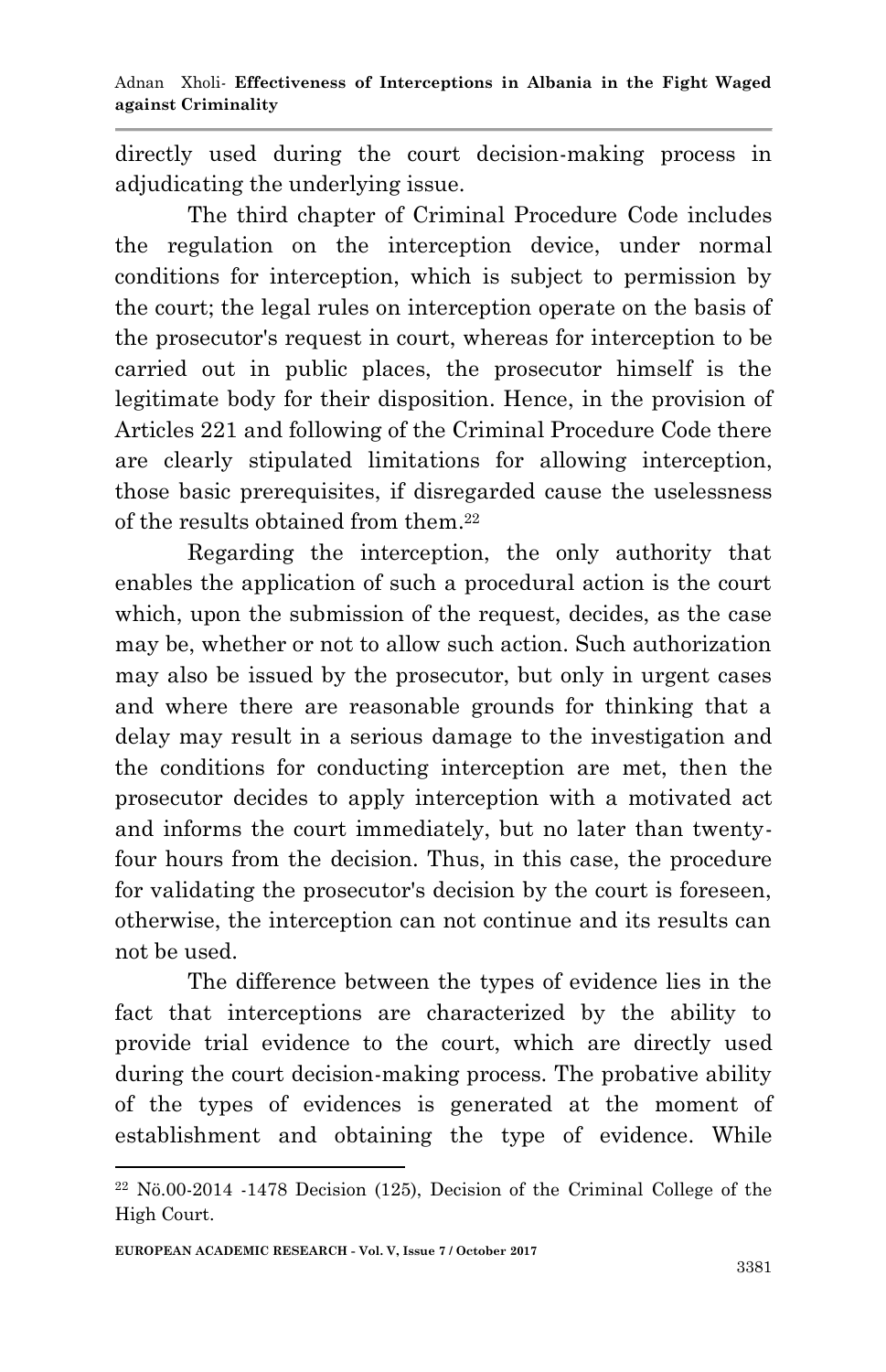*evidence seeking tools*, such as interception, are not in themselves a source of expostulation and assuredness, but they enable the obtaining of statements that have probative skills for the criminal process. Through evidence seeking tools (the means of probation) in relation to the moment of formation or obtaining of the type of evidence, are introduced elements of evidence that existed before.

In order to allow the procedural means of interception in the criminal proceeding, some fundamental conditions are required, the non-observance ( sine qua non) of which results in the uselessness of the results obtained from the interception. These prerequisites are: clear definition of the criminal punishment limit of the offense which is under proceeding; That is, if we are dealing with a criminal offense, which is expressly foreseen in the limit of permitting this type of evidence searching tool from the law; the subject legitimized to request the availability of the interception; the subject that posseses the interception records; the interested passive subject, the motivated act on the interception; the determination of the type of interception and its object; the reasons for the necessity of interception for the furtherance of investigations; and the presence of sufficient evidence to prove the charge;their execution, and relevant documentation of interceptive actions, as well as eventually the complaint and the right of the parties to consult the interception results. 23

However, the fact that not all the data obtained from the interception even though the procedural requirements for conducting an interception were respected by the law enforcement bodies, are of interest to the investigation, thus it is imperative that the proceeding authority which ordered the interception (after administering the minutes and records until the decision becomes final) analyzes the results obtained in respect of human rights and fundamental freedoms by selecting

 $23$  No. 00-2014-1532 of the Decision (123), Decision of the Criminal College of the High Court.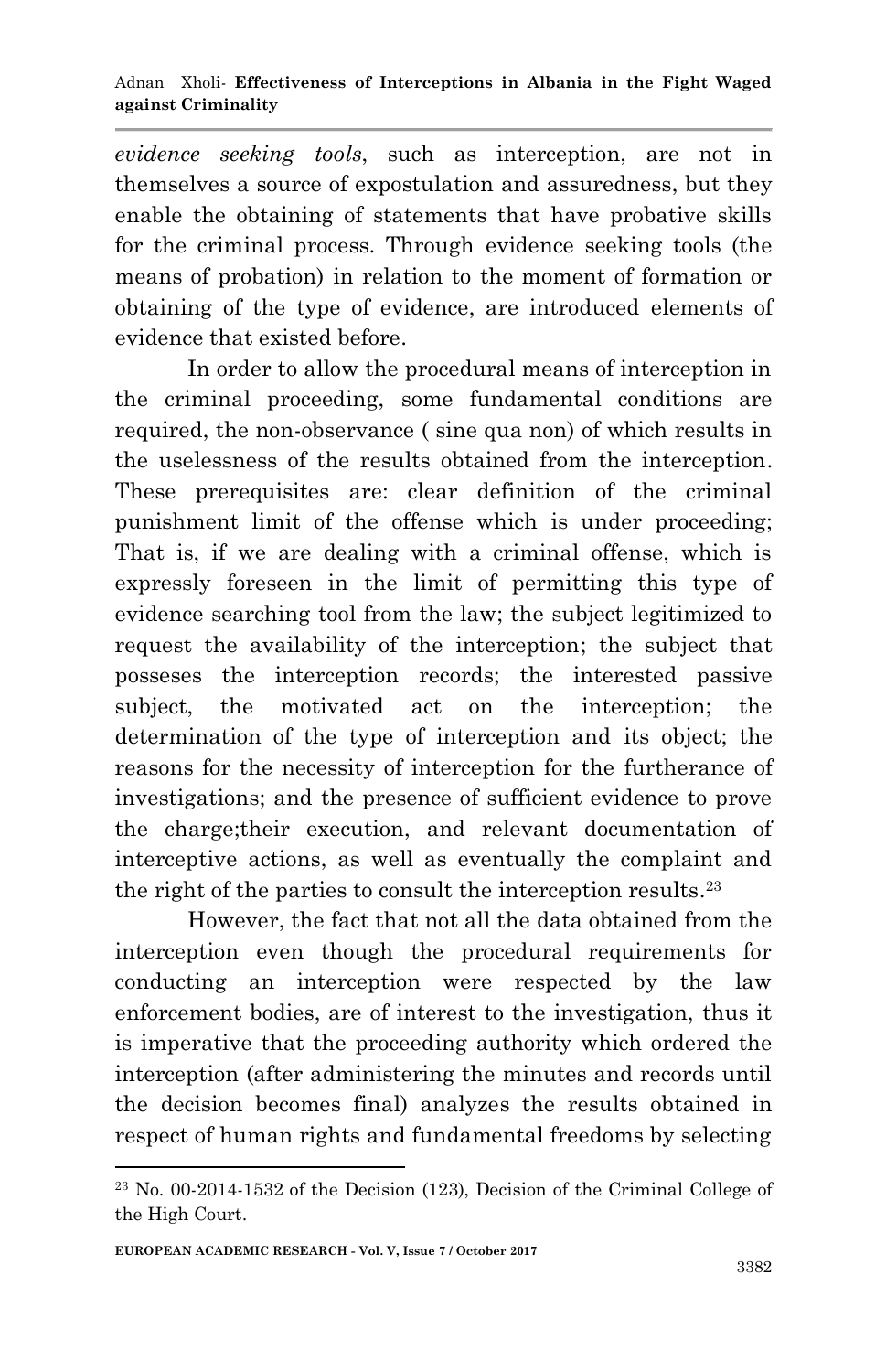those data that are of interest to the investigation, whereas relating to the other data obtained, the prohibited documentation and the one that is deemed no longer necessary for the investigation, proceeds with the submission of the request to the court that has made the assessment of the tapping for their disposal, with the exception of the cases when they constitute material evidence. <sup>24</sup> Regarding the decision that allowed the interception, referring to the changes that the Albanian criminal procedural law has undergone, <sup>25</sup> is foreseen, inter alia, that the person concerned may appeal the decision to the court of appeal if it is alleged to be in breach of legal criteria, and in cases where the appeal is grounded by the court, proceeds with the annulment of the decision allowing the interception, concurrently ordering and deleting any material obtained from him

Vis-à-vis the results obtained from the procedural interception, it is legally prohibited and indictable (prosecutable) to be used, or worse, to make public those data relating to the private life of the person being intercepted. The proceeding authority has the legal obligation that even in cases when it concludes with the dismissal of the case, to notify the decision in writing to the court, which will again decide on the destruction of records and minutes/notes within the time limit set by it and inform the person tapped. At the request of the prosecutor, this notice may not be made in cases where there is a risk to the life or health of others or when a probe is put at risk. 26

Regarding the rules concerning the publication of the contents of the interception or preliminary investigative acts, the legislator has foreseen not only the holding of disciplinary

<sup>24</sup> Article 226 of the Code of Criminal Procedure

<sup>25</sup> Law No. 7905, dated 21.3.1995 "Criminal Procedure Code of the Republic of Albania", Article 222 / a, Appeal against a decision accepting interception (added by law no. 9887, dated 12.2.2004, amended point 2 with the law 35/2017).

<sup>26</sup> Articles 221-224 of the Code of Criminal Procedure.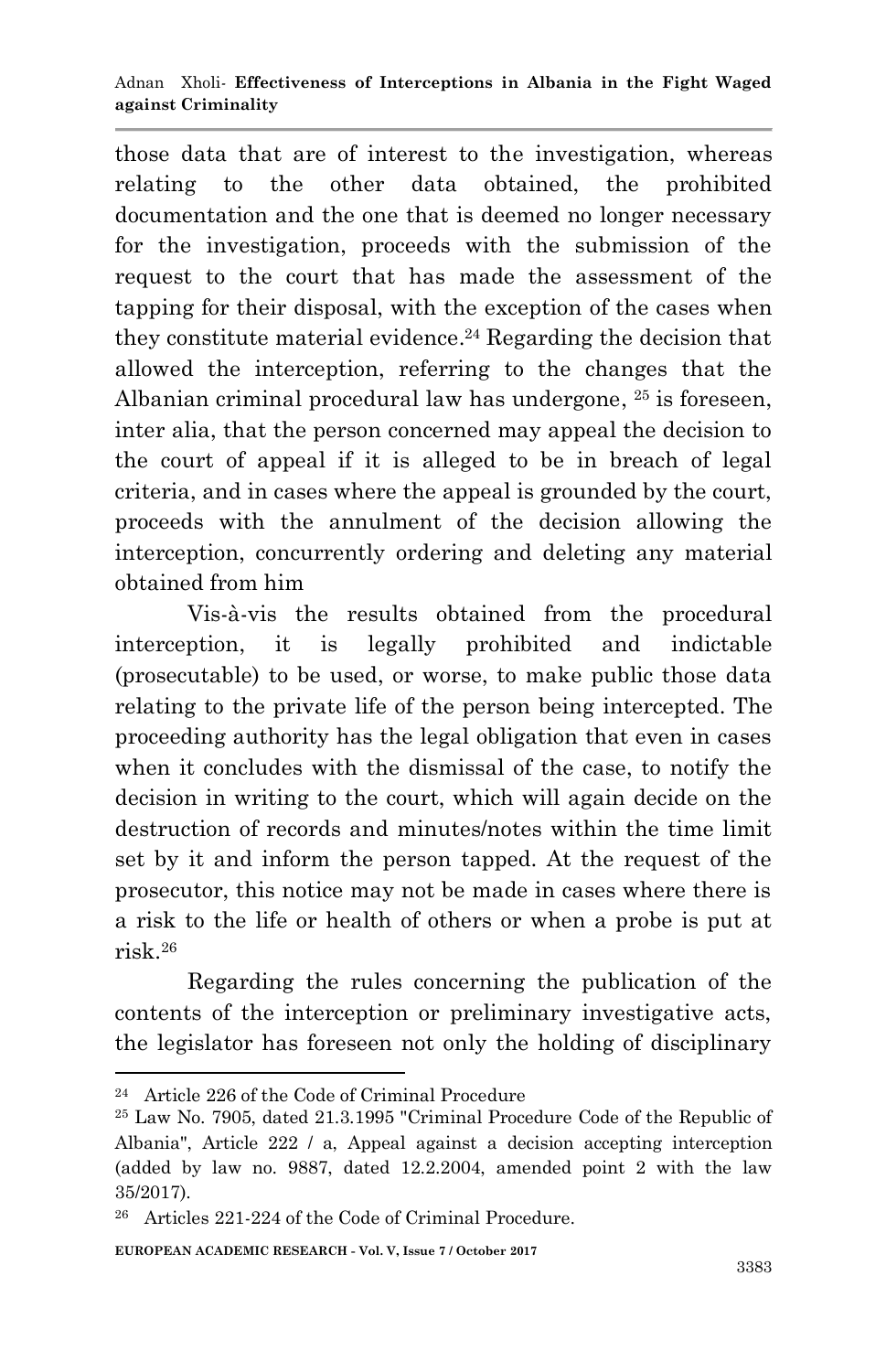responsibility under Article 104 of the Code of Criminal Procedure if the prohibition of publication is violated of the acts prohibiting their publication, but also of criminal liability. 27

# **5. ATTITUDES HELD BY ALBANIAN COURTS REGARDING THE INVALIDITY OF INTERCEPTION CARRIED OUT BY FOREIGN AUTHORITIES DUE TO VIOLATION OF TERRITORIAL SOVEREIGNTY.**

Criminal laws as well as laws in general operate and are applicable throughout the territory of the state that issued them. Meanwhile, the Criminal Code of the Republic of Albania is applicable to Albanian citizens and to persons that enjoy other citizenship besides the Albanian one, for both criminal offenses they commit within our country as well as for offenses committed outside the territory of Albania, but the crime must be concurrently punishable and until a time when a final decision is not given by a foreign court. The condition for concurrent punishment in the territory of the other state is not applicable in the cases of corruption offenses in the public or private sector along with the exercise of unlawful influence. 28

In the fight against criminality, law enforcement authorities in our country have continued cooperation with foreign judicial authorities, with which they exchange information, conclude agreements,<sup>29</sup> conduct joint

<sup>27</sup> According to Article 103 of the Code of Criminal Procedure "*It is forbidden, even partial, publication of secret acts relating to the issue or just content through press or mass information.* Pursuant to Article 295 / *a, the fourth paragraph of the Criminal Code,* any person familiar with these acts shall be held criminally liable in the case of issuing secret acts or data containing secret acts for which the publication is prohibited.

<sup>28</sup> **Article 6 of the Albanian Penal Code**, Enforcement of criminal law for criminal offenses committed by Albanian citizens.

<sup>29</sup> **Article 10 of the Code of criminal procedure-Implementation of international agreements**

<sup>1.</sup> Relationships with foreign authorities in the penal field are governed by international agreements accepted by the Albanian state, by generally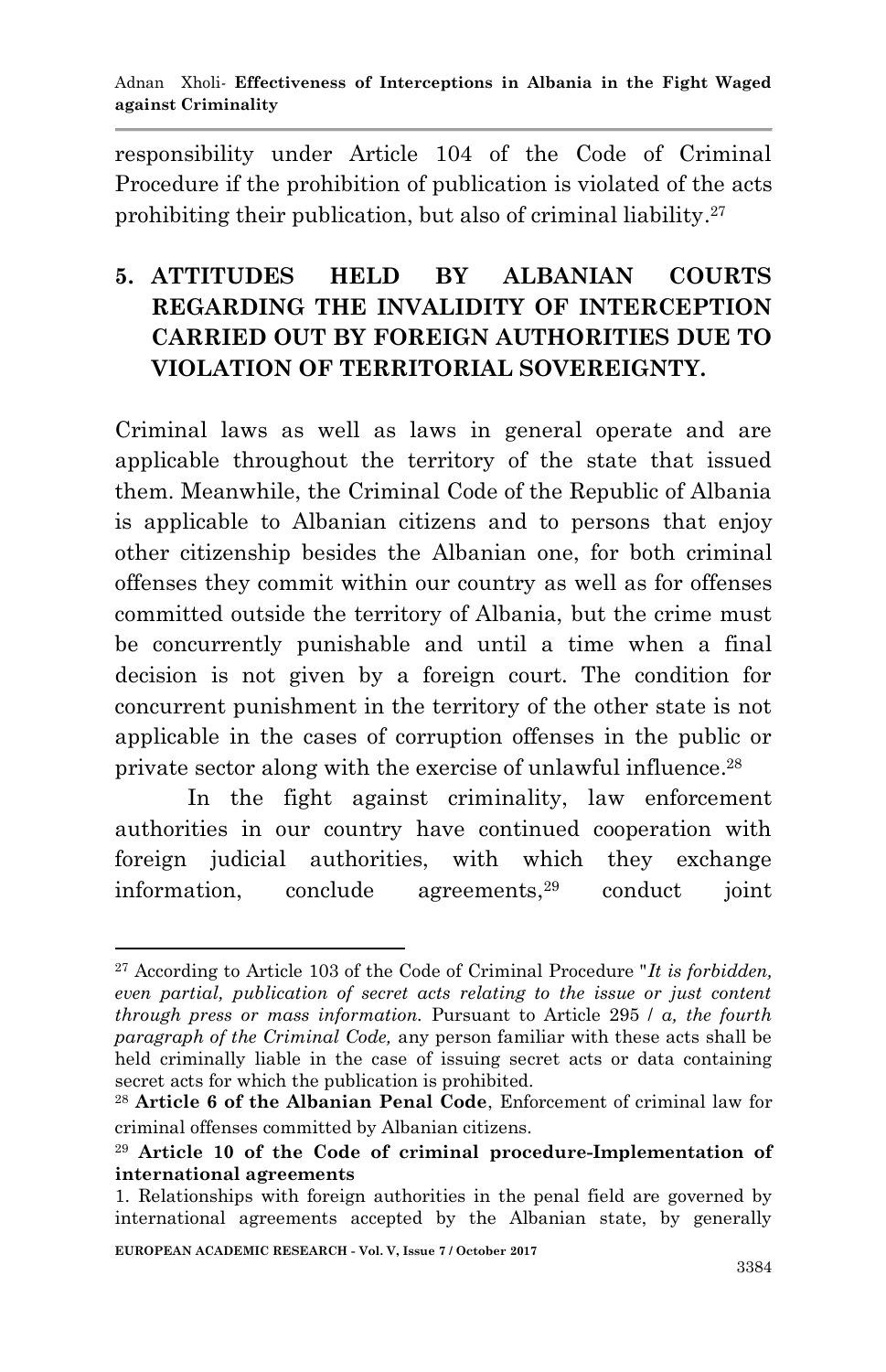investigations, <sup>30</sup> or transfer proceedings for the investigation of criminal offenses committed by Albanian citizens outside the territory of our country.

The exchange of information is carried out through rotatory letters to and from abroad, according to the provisions of the Criminal Procedure Code, articles 2, 24/1, 509-511, <sup>31</sup> and the provisions of the law no.10193, dated 03.12.2009 "On Jurisdictional Relations with Foreign authorities in criminal matters ", as amended.

In this context, as in other states, Albania has pursued with investigations, has exchanged and is exchanging information through rotatory letters sent to foreign judicial authorities regarding the implication of Albanian citizens in committing offenses outside the territory of the Republic of Albania. Foreign counterparts have conducted interceptions in addition to the other investigative actions in compliance with their legislation criminal procedure. The interceptions obtained along with the transcriptions of the respective records have been sent / are being sent for further execution through the rotatory letters.

Based on the case law of our country, it is found that different levels of courts have adopted dissimilar approaches, regarding the validity of interceptions authorized by foreign

#### **Joint Investigation**

1

*States- Parties shall consider the signing of bilateral or multilateral agreements on matters of inquiry, prosecution or judicial proceedings in one or more States under which the relevant authorities concerned may establish joint investigative bodies. In the absence of such agreements, joint investigations may be undertaken by agreement, on a case-by-case basis. States Parties concerned shall ensure respect for the sovereignty of the State-Party, on whose territory such investigation shall take place.*

<sup>31</sup> Criminal Procedure Code of the Republic of Albania, approved by Law No. 7905, dated 21.3.1995, as amended.

accepted principles and norms of international law, as well as by the provisions of this Code.

**Article 19,** Law no. 8920 of 11 July 2002 on the ratification of the United Nations Convention against Transnational Organized Crime and its two Additional Protocols.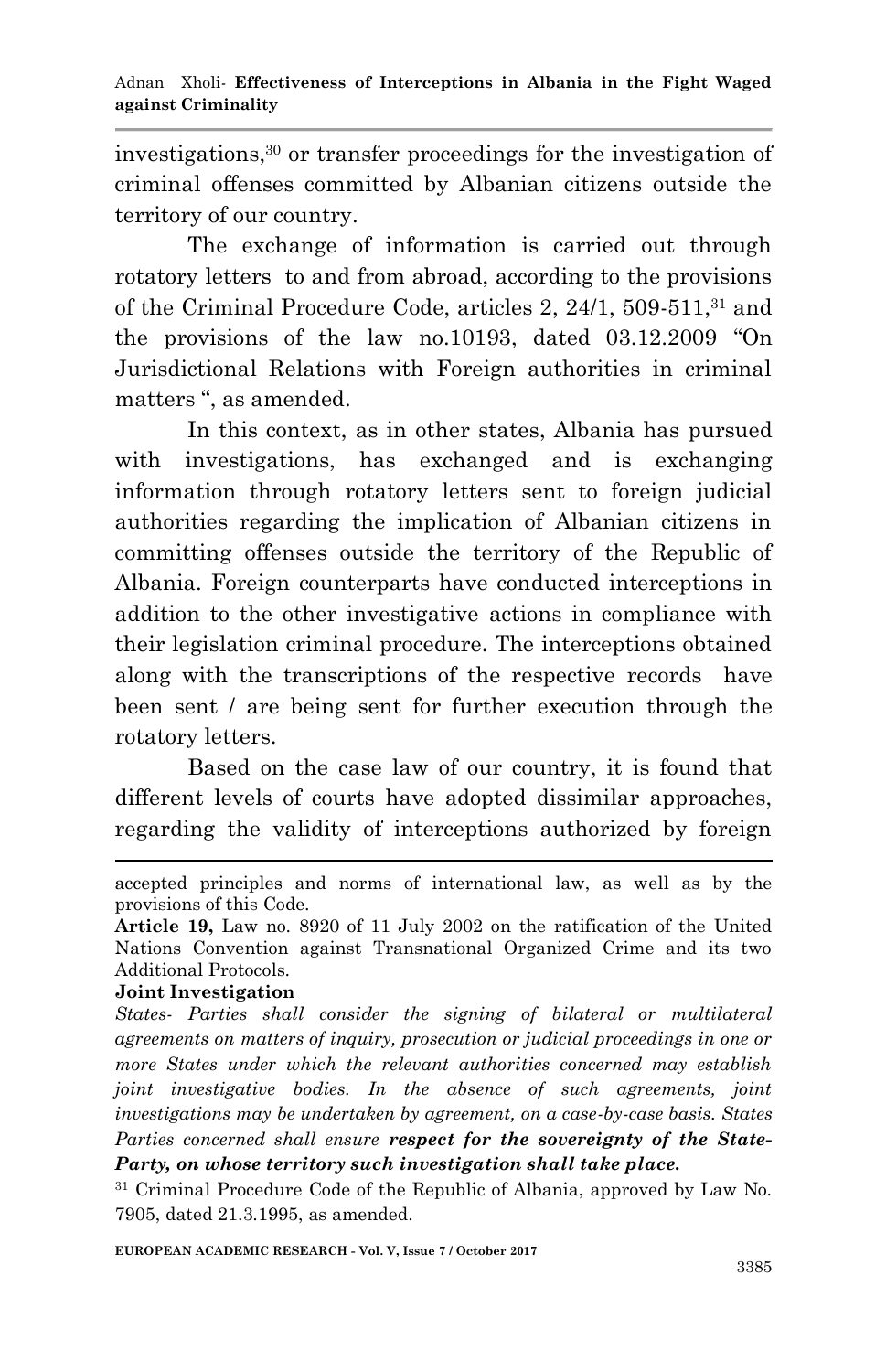authorities, with the justification that they have been committed in violation of territorial sovereignty of the Republic of Albania.

But for the purpose of analysing this situation, I am of the opinion that we should set out in advance the concepts *of sovereignty, territory and their protection*, based on the relevant legislation that articulates this aspect. More concretely, according to Article 2 of the Constitution of the Republic of Albania, it is foreseen that sovereignty in the Republic of Albania belongs to the people. The people exercise their sovereignty through their representatives or directly. For the safeguarding of national peace and national interests, the Republic of Albania may participate in a collective security system based on a law adopted by the majority of all members of the Assembly <sup>32</sup> .

The protection of the independence of the Albanian state is outlined by the lawmaker in its general section, Chapter I, Article 1 / b of the Criminal Code, as amended, approved by Law No. 7895, dated 27.1.1995.<sup>33</sup> The concept of territory in terms of criminal law is found in Article 5 of the Criminal Code 34 , whereas the protection of sovereignty is foreseen **in Article 4, paragraph 2 of** Law no. 8920, dated 11 July 2002, that enabled the ratification of the United Nations Convention

<sup>32</sup> Approved by Law no. 8417, dated 21.10.1998, "Constitution of the Republic of Albania", as amended

<sup>33</sup> Article 1 / b, Criminal Code of the Republic of Albania. The criminal law of the Republic of Albania has the duty to protect the independence of the state and **the entirety of its territory***, human dignity, its rights and freedoms, constitutional order, property, environment, coexistence and understanding of Albanians with national minorities, and Religious coexistence from offenses, as well as their prevention.*

<sup>34</sup> *.* Article 5, Criminal Code of the Republic of Albania. *The Territory of the Republic of Albania, in terms of criminal law, is called terrestrial space, the breadth of territorial and internal marine waters, air space extending over land space and territorial and internal sea waters, as well as any other country where sovereignty extends As the headquarters of Albanian diplomatic and consular missions, ships carrying the flag of the Republic of Albania, navy ships, military or civil aviation wherever they are.*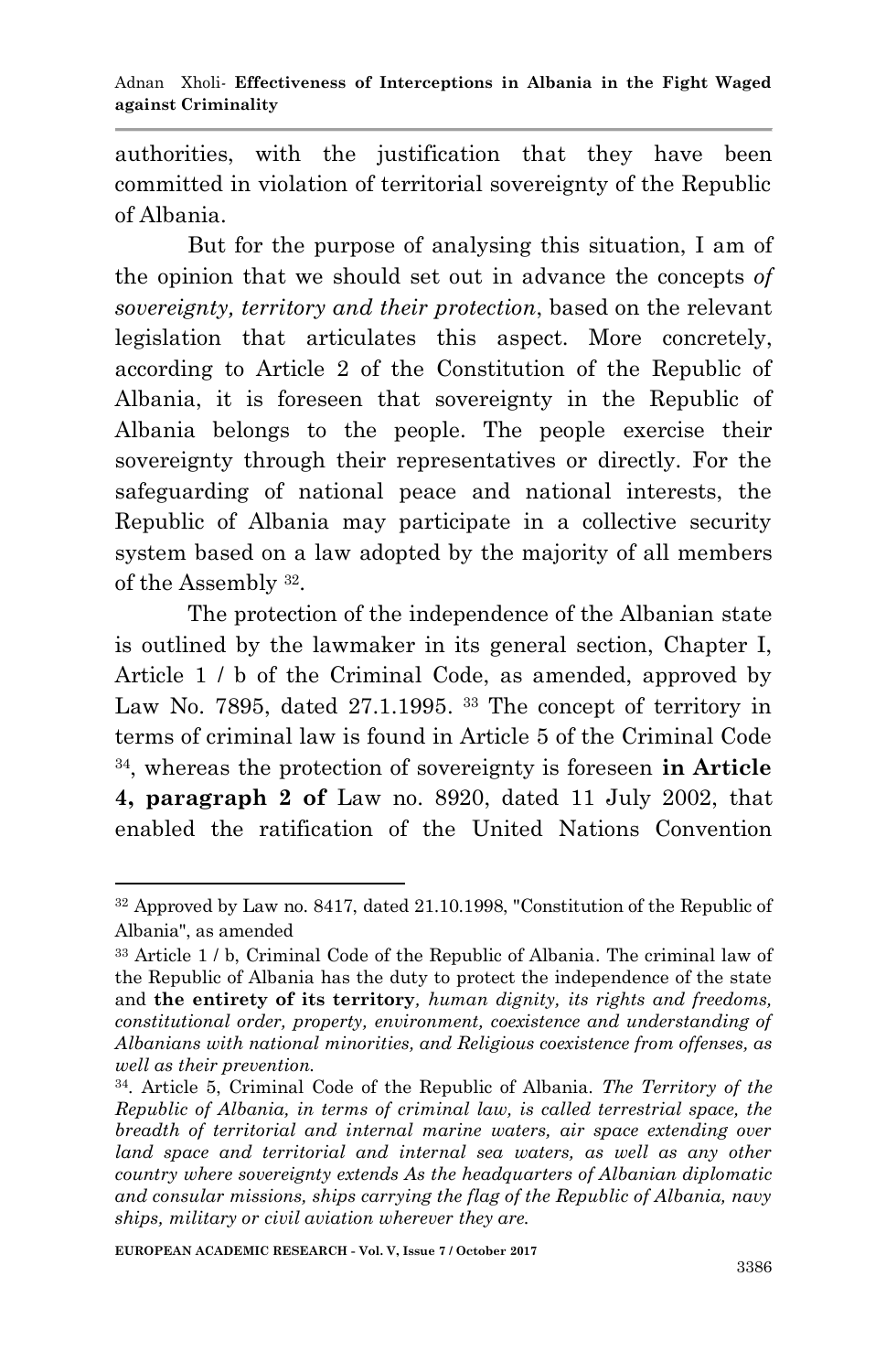Against International Organized Crime and its two Additional Protocols, which provides for cases under which no State Party has the right to exercise jurisdiction in the territory of another State and to perform functions that are exclusive to the authority of another State under its domestic law, <sup>35</sup> as well as in law no. 9492 of 13 March 2006 on the ratification of the United Nations Convention against Corruption, <sup>36</sup> in Article 4 of which provides for the protection of the sovereignty and integrity of the territory of the state and of non-interference with the internal affairs of other states.

Regarding the various approaches that have been adopted by the Albanian courts in their decisions whether we are dealing with violations of sovereignty, at first instance I would like to state that, like every lawyer, I am in support of the principle that court decisions cannot be prejudiced, but they are always to be implemented. And, as far as opposing opinions and attitudes to the argument of the court's decision are concerned, the appeal to a higher-level court is always to be its only legal remedy.

<sup>1</sup> <sup>35</sup> **Article 4 - Protection of sovereignty**

<sup>1.</sup> The States Parties shall implement their obligations under this Convention in accordance with the principles of equality of sovereignty and territorial integrity of States and non-interference with domestic affairs of other States.

<sup>2.</sup> Nothing in this Convention *shall confer on a State Party the right to exercise its jurisdiction in the territory of another State and to perform functions which are the exclusive right of the authorities of the other State under its domestic law.*

<sup>36</sup> **Law no. 9492** of 13 March 2006 on the ratification of the United Nations Convention against Corruption

**Article 4 - Protection of sovereignty**

<sup>1.</sup> States Parties shall comply with their obligations under this Convention **in a manner consistent with the principles of equality of sovereignty and integrity of the territory of the State and of non-interference with domestic affairs of other States.**

<sup>2.</sup> Nothing in this Convention shall confer on a State Party, in the territory of another State, *the exercise of jurisdiction and the exercise of functions reserved exclusively to the organs of that State under domestic law.*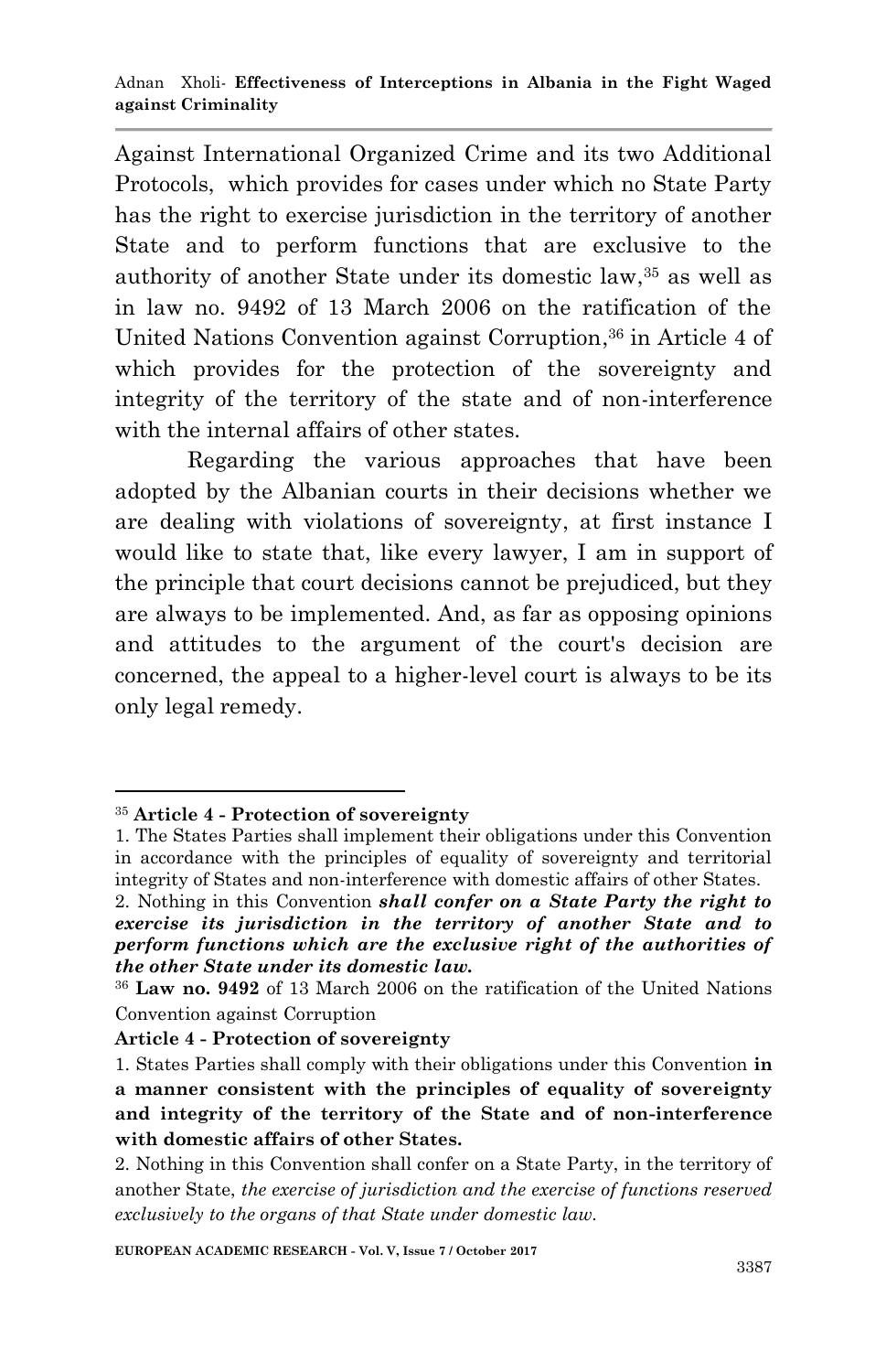As noted above, law enforcement actors before giving their opinions about whether or not state sovereignty is violated if interception is applied , it should be taken into account the fact that it is in the foreign authorities' right to initiate investigations and in accordance with their criminal procedural legislation, to authorize the interception of any criminal proceeding subject (even to an Albanian citizen), if they conduct criminal activity and use the antennas of the cellular companies of that state (which has concurrently granted the authorization to carry out an action , and there is no legal obstacle to the authorization of such interception when Albanian citizens have used the antennas of the cellular companies of that state, regardless of their physical location.

Investigations against them can also be extended to our country for offenses committed abroad by Albanian citizens, but the crime should also be punishable at the same time and no final court decision has been taken by a foreign court <sup>37</sup>. Correspondingly, these acts are taken in accordance with the provisions of the Constitution of the Republic of Albania,<sup>38</sup> the procedural criminal provisions, <sup>39</sup> international acts ratified by our country <sup>40</sup> , on the other hand, for the criminal offenses in the field of narcotics the following should be paid heed to: "Single Convention on Narcotic Drugs" of the United Nations Convention against Illicit Trafficking in Narcotic Drugs of

<sup>37</sup> Article 6 of the Albanian Penal Code, Enforcement of criminal law for criminal offenses committed by Albanian citizens.

<sup>38</sup> According **to Article 122 of the Constitution of R.Albania**: "Any ratified international agreement constitutes part of the domestic legal system".

<sup>39</sup> **Article 10 of the Code of Criminal Procedure:** "Relations with foreign authorities in the criminal field are governed by international agreements accepted by the Albanian state, by generally accepted principles and norms of international law, as well as by the provisions of this Code."

<sup>40</sup> Convention on Mutual Legal Assistance in Criminal Matters ratified by the Republic of Albania by Law No. 8498, dated 10.06.1999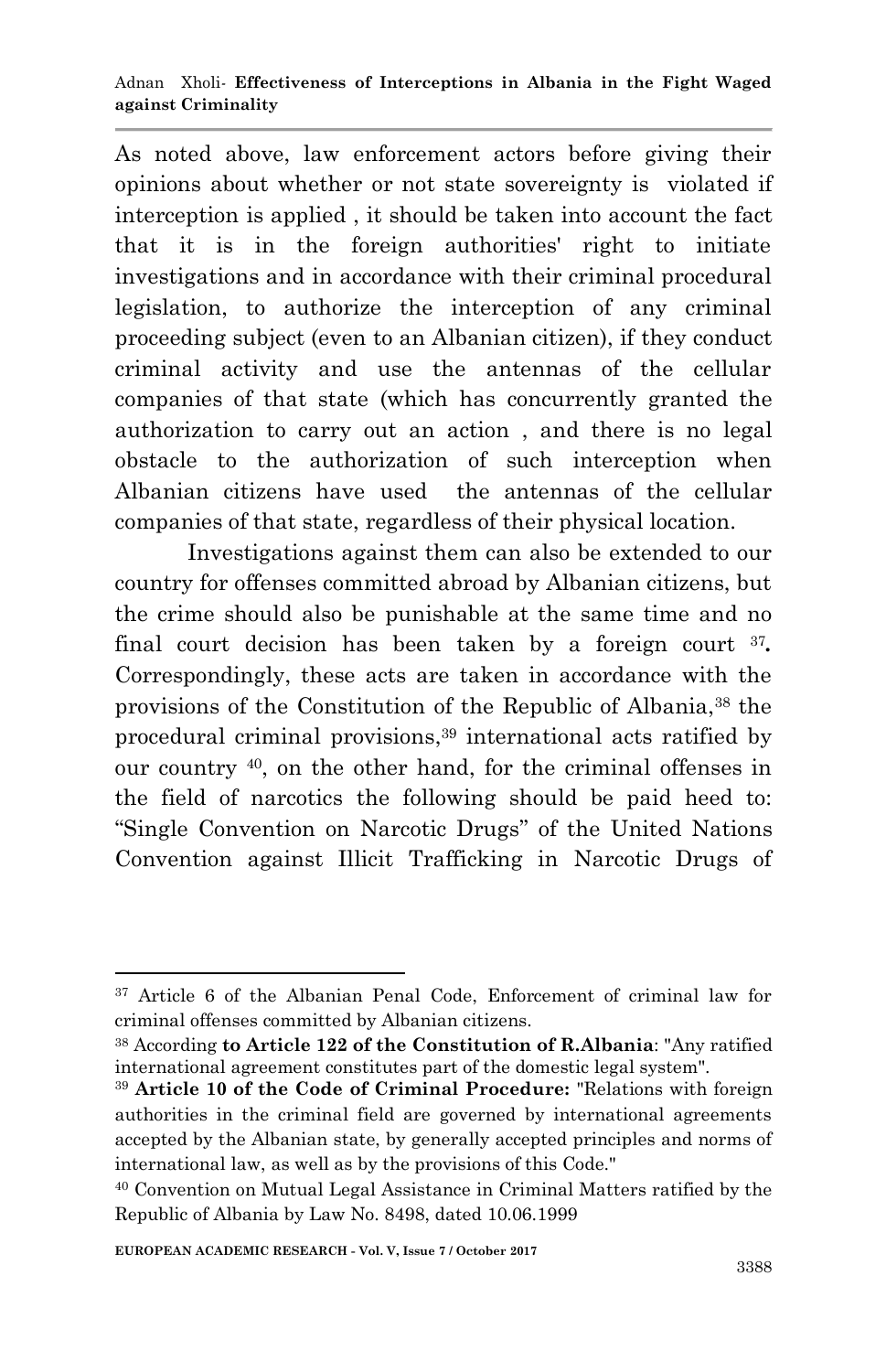Psychotropic Substances ", in which Albania has adhered to Law No. 8722, dated 26/12/2000.<sup>41</sup>

For these reasons, we are of the opinion that if the the Albanian authorities requested provision of material evidence (part of which is the interception) and in order to execute them foreign authorities have been approached in reference to the aforementioned provisions, violations of the prohibitions of the Law can not be claimed, and consequently the unavailability of the acts and evidence administered by them. The Tirana first instance court for serious crimes has adopted such position. 42 Meanwhile, the High Court of Tirana has adopted a partially different postion from the above, regarding the review of the same issue (for the part that the lower decisions were annuled), in which the reasoning was stated as following: "... here we face with violation of the sovereignty of the Albanian state, as a

result of the uselessness of the acts of interception ... as it has been concluded by the Court of Appeal of Serious Crimes this is a "violation of sovereignty. 43

During the partial retrial of this case, the Tirana First Instance Court for Serious Crimes, inter alia, gave the following reasoning: "... Transcripts of the intercepted conversations in the telephone numbers of Italian operators in the territory of that State, are fully valid and can be used ". But the Court also reasoned that: "... regarding the telephone interception, this criminal panel considers it incomplete beacvuse of the inadmissibility of the documents accompanying the rotatatory letter (always taking into account the tasks and orientations given by the Court High, which in the concrete

<sup>41</sup> Article 5 /c of the United Nations Convention against Illicit Trafficking in Narcotic Drugs of Psychotropic Substances "**The execution of a rotatoray letter** shall be conducted in accordance with the law of the party to which the request is addressed, taking into account the reservations set out in Articles 15.17 of this convention, as well as its Article 7/3.

<sup>42</sup> Decision **No. 3, dated 11.01.2008,** of the First Instance Court for Serious Crimes, Tirana, page 83.

<sup>43</sup> Decision No. 431, dated 05.05.2010 and 07.05.2010 of the Criminal College of the High Court, page 12.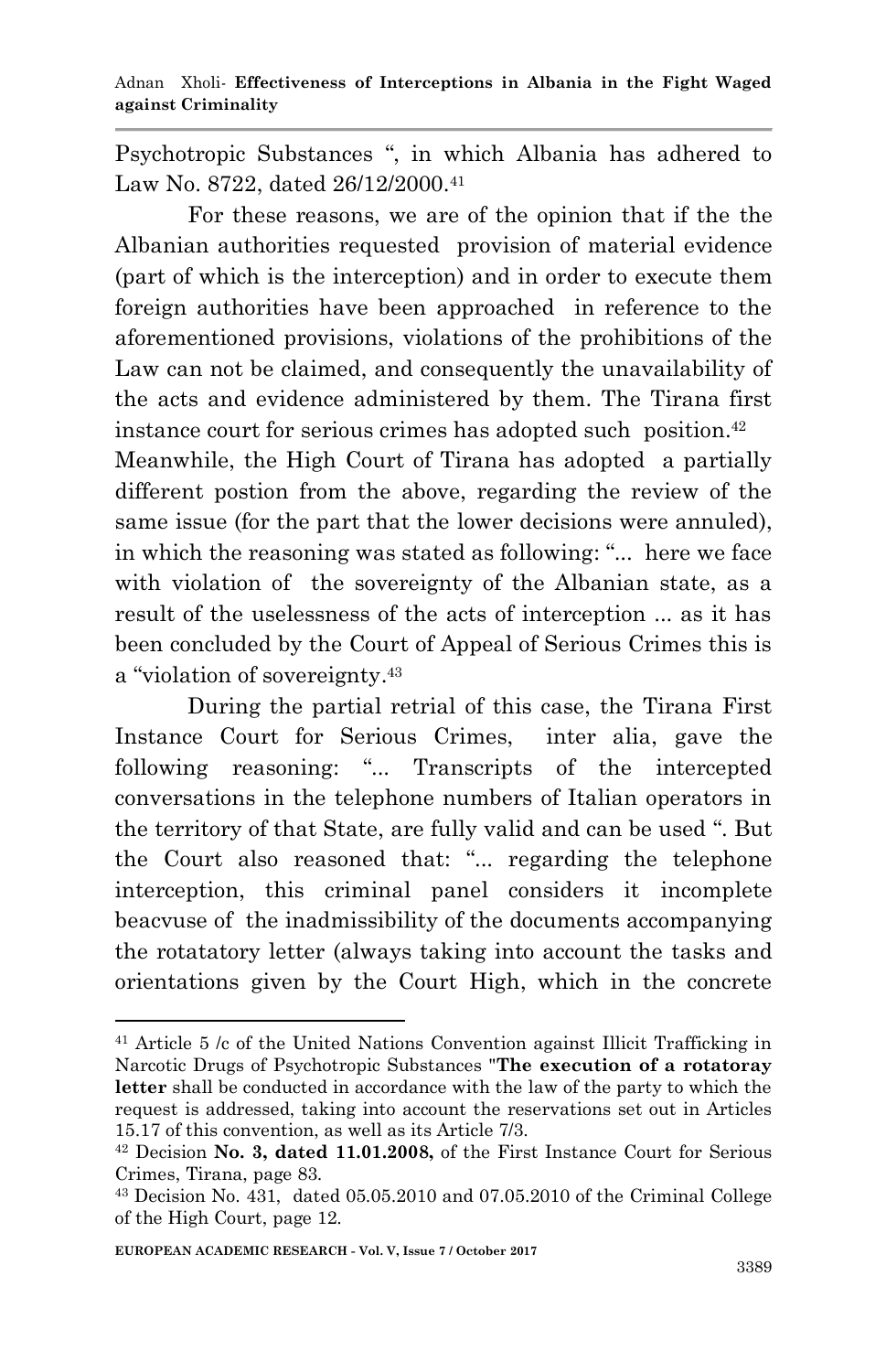case are mandatory for implementation); only in relation to the decrees that have enabled intercepting mobile and fixed telephone numbers that belonged to Albanian citizens and used within the territory of the Republic of Albania and those acts are fully usable ones obtained as a result of tapping telephone conversations of Italian mobile numbers, in the Italian territory, even being used by Albanian citizens.. 44

Regarding the subject matter of the trial, the prosecution has held that no problems can be raised in violating the sovereignty of the Republic of Albania, since this concept is related to the territory and the exercise of functions by the state powers. We point out once again that the intercepting devices are installed in the Italian territory and are activated whenever the call signals enter the space covered by the sovereignty of the foreign state and activate the signal converter equipment installed in the Italian territory, but under the sovereignty of this state. In a word, the evidence obtained is fully usable because the way of their taking is completely lawful, in accordance with the laws of the foreign state and the conventions regulating interstate cooperation in criminal cases. 45

I find it reasonable to point out that the acts of authorizing interception of Albanian phone numbers, carried out by a foreign authority, are fully valid and the evidence stemming from this investigative action are fully used to convict the accused.

Likewise, it is valid the evidence deriving from the interception of conversations made on the Albanian mobile phone numbers, used by an Albanian citizen (whether initially identified or not), that were intercepted by foreign authorities by the relevant decisions/declarations. From the current

<sup>1</sup> <sup>44</sup> Decision No. 62, dated 18.11.2011, of the First Instance Court for Serious Crimes, Tirana, pg. 6-8.

<sup>45</sup> Final discussion of Prosecutor at Tirana Prosecutor's Office of Serious Crimes, Mr. Adnan Xholi, on the criminal proceeding No. 24 of 2004, dated 21.10.2011 (retrial), page 6.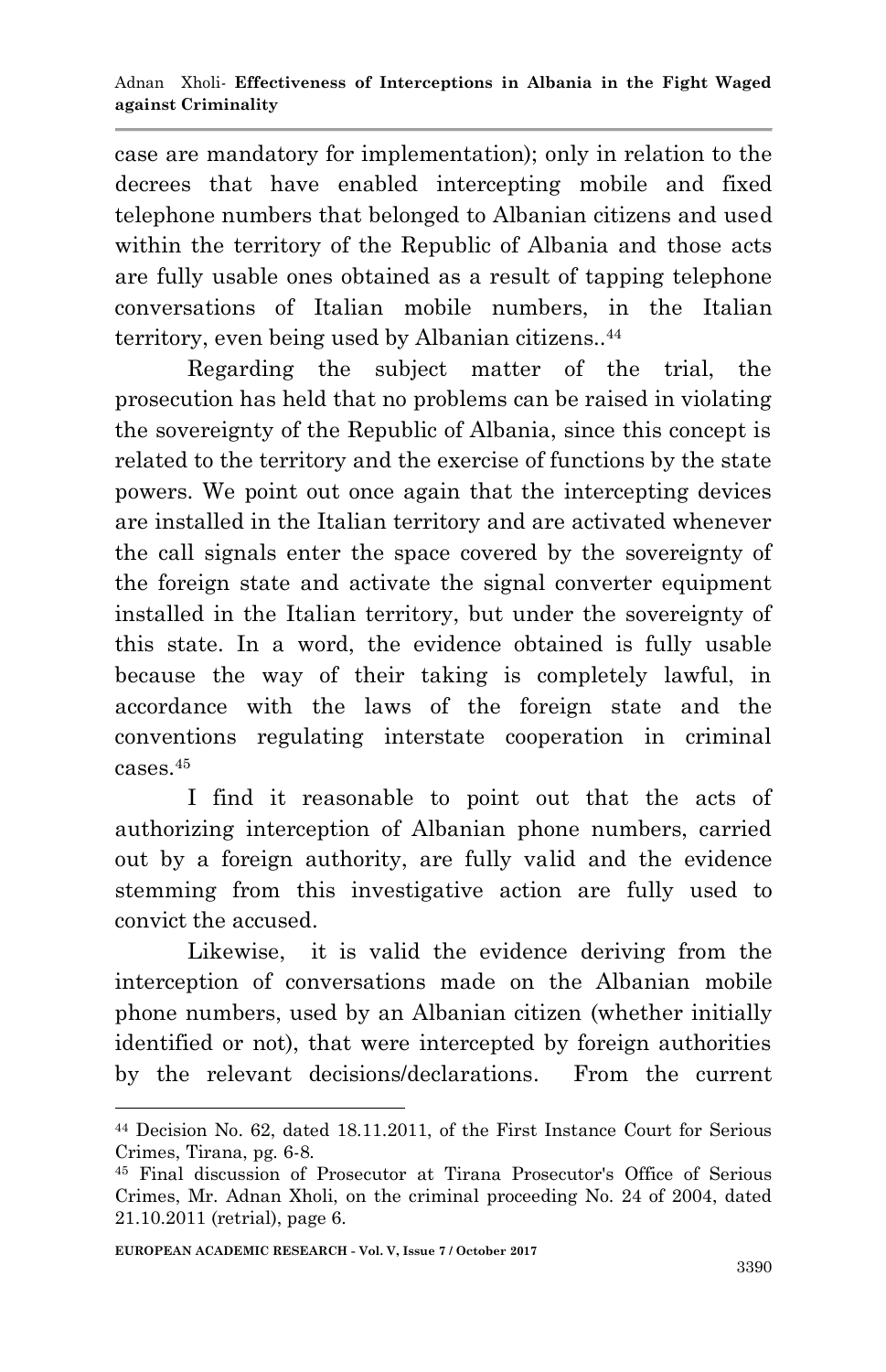practice, it turns out that foreign authorities have been intercepting all the incoming calls of some Albanian numbers making calls to the numbers of mobile phone companies operating in their country. The evidence presented in Albania proves that there were intercepted and recorded only conversations called by Albanian numbers in the use of an Albanian citizen (identified) whenever he called foreign numbers in use of the defendant (Albanian citizen but identified). Technically, in such cases, the signal is captured by end- devices that facilitate international communications, installed in the territory of a foreign country. It is impossible to intercept and record the conversations performed through this number, when it uses the equipment installed in the territory of the Republic of Albania.

This fact is also evident from the flux of conversations recorded from which it appears that no conversation by the Albanian number with the telephone numbers operating in the territory of Albania has been intercepted and recorded. It is proved that, while the telephone tabs show that all communications made through this number are recorded, foreign authorities could only record conversations with people in their state territory. From this statement it is clear that problems of violation of the sovereignty of the Republic of Albania can not arise- as this concept is related to the territory and the exercise of functions by the state powers. 46

As mentioned above, we will face cases of invalidity and consequently the uselessness of the result of the interception and in violation of the territorial sovereignty of our country, only if the foreign authorities have authorized and intercepted cellular or fixed telephone numbers of Albanian telecommunications companies, or have used the signals of these antennas (regardless of whether they are in use by

<sup>46</sup> Final Discussion of Prosecutors at the Prosecutor's Office of Serious Crimes Tirana, Mr. Adnan Xholi and Mrs M. Musabelliu, on the criminal proceedings No. 104 of 2005, dated 28.12.2009, page 27.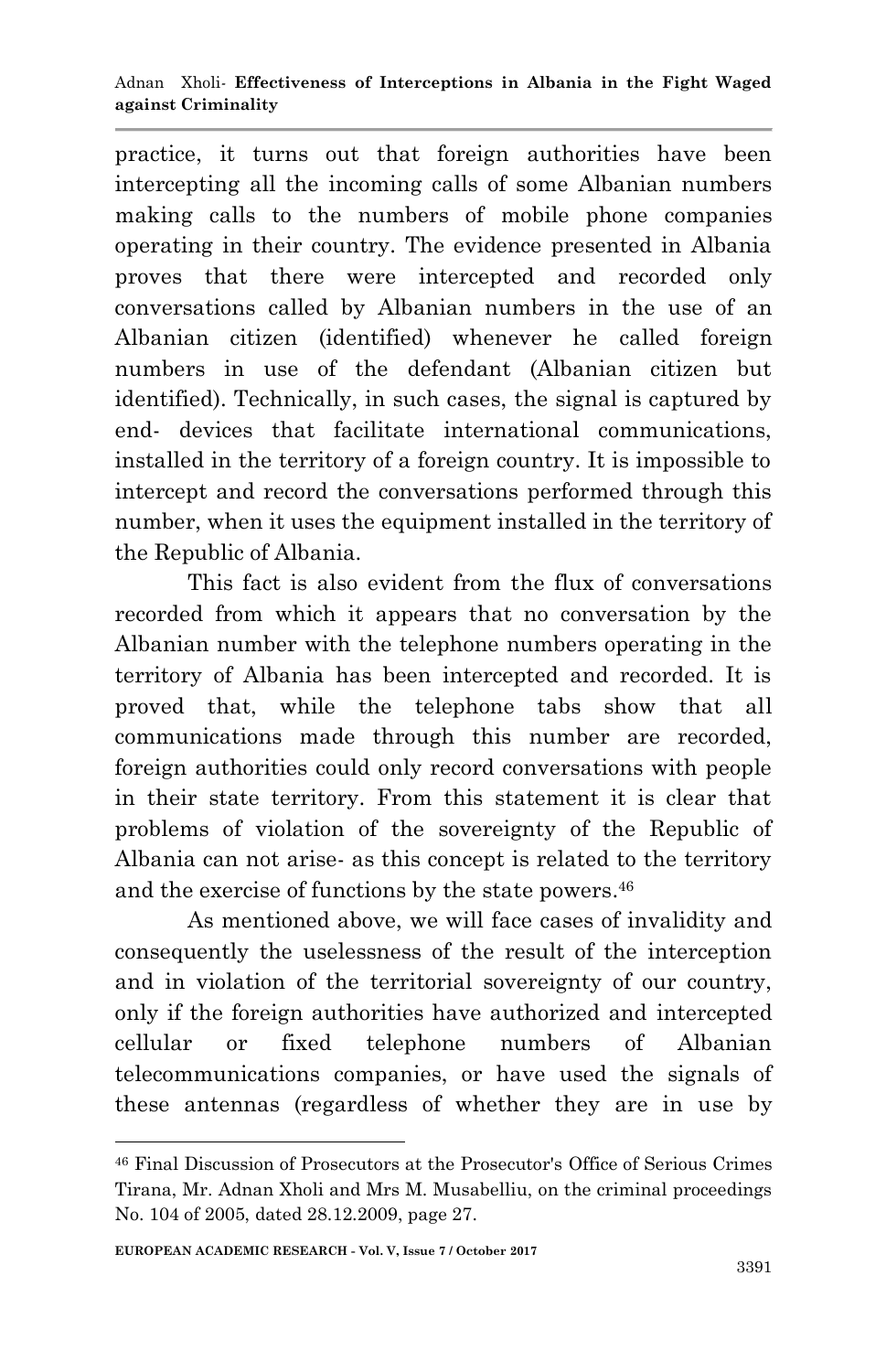Albanian citizens or not) within the territorial boundaries of the Republic of Albania.

# **6. THE EFFECTIVENESS OF INTERCEPTION OF ELECTRONIC COMMUNICATIONS AS A MEANS OF SEEKING PROOF OF EVIDENCE.** <sup>47</sup>

Interception is an effective tool used to combat crime and to prevent risks threatening national security. Despite the practical difficulties of the tapping process in Albania, the results achieved in 2016 show that it is not only an important tool but also a necessary one for seeking evidences during the criminal process. During 2016, by using this investigative technique, it was achived to arrest in flagrance 509 persons suspected of terrorism, murder, narcotics trafficking, corruption, arms trafficking, and other acts, avoiding incidents that could have caused grave consequence for life and national security. In some other cases on the data obtained during the interception, it was possible to register criminal proceedings mainly for the criminal offense of corruption of persons performing public functions. In total, during 2016, a total of 2,283 decisions were issued to allow the interception applied in respect of 676 criminal proceedings, taken by prosecutors in emergency conditions as well as decisions authorized by the court in preliminary investigations. The above has enabled the interception of 3943 suspected persons as involved in criminal offenses. 48

### **7. CONCLUSION**

1

At the end of this paper it is worth mentioning that in Albania, in fulfilling the commitments undertaken internationally, the prevention of criminality should be strengthened as the

<sup>47</sup> General Prosecution Report on Crime Situation Year 2016. Page 14-15.

<sup>48</sup> General Prosecution Report on Crime Situation Year 2016. Page 281.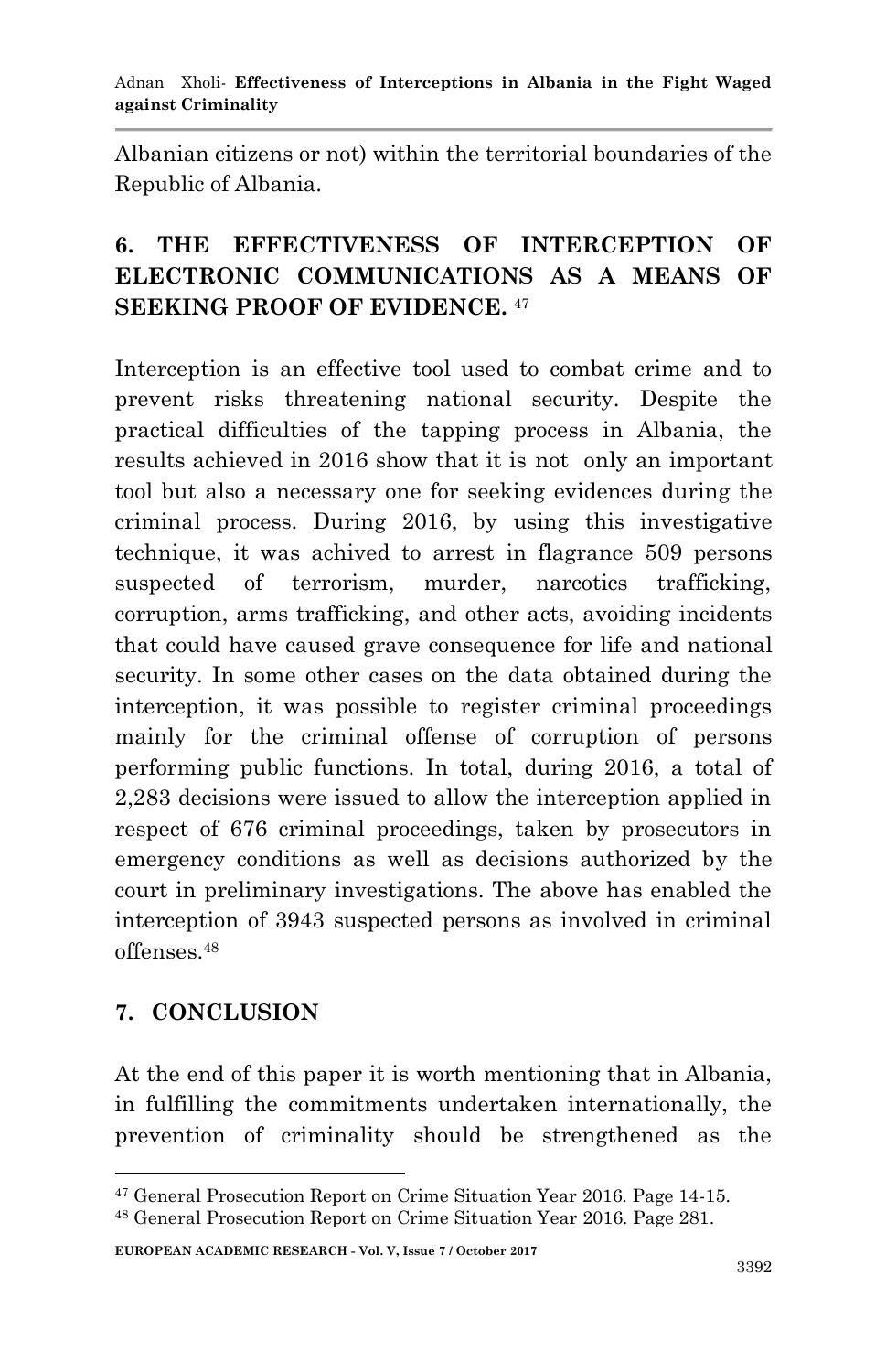Albanian state translated into concrete legal measures the general obligations imposed by international law within the framework of this uncompromising war against crime in general and organized crime and corruption in particular. However, despite the progress made in the qualitative and quantitative aspect of investigating these criminal offenses, as well as the application of special surveillance and surveillance methods, the challenge still remains to reinforce the fight against the phenomenon as one of the basic conditions for membership in European Union (EU). According to the Council of Europe (EC) Report, for 2016, the Working Paper of the Commission Staff -2016 report on Albania regarding the measures taken in the fight against corruption, no progress has been made on the change of the legislation on interception and surveillance<sup>49</sup>, timelines for investigating and admissibility of evidence before the court.

As above, for the Albanian state, it was necessary and an obligation to implement a number of changes in the Constitution of the Republic of Albania, the Criminal Procedure Code, and the legislation on electronic communications as well as the interception of communications in our country (taking place during the years 2016-2017), which in their entirety have been adapted to the respect of family and private life and in any case when this special investigative method should be applied. We also think that the above-mentioned legal changes make the fight of justice bodies more effective for the prevention and punishment of perpetrators of these offenses.

### **8. RECOMMENDATIONS**

1

Regarding the interception, we will present some modest recommendations about the legal framework as well as some suggestions for improvements in these directions:

<sup>49</sup> By Law No.35 / 2017 and 69/2017, a number of legal changes have been adopted in our country regarding the interception.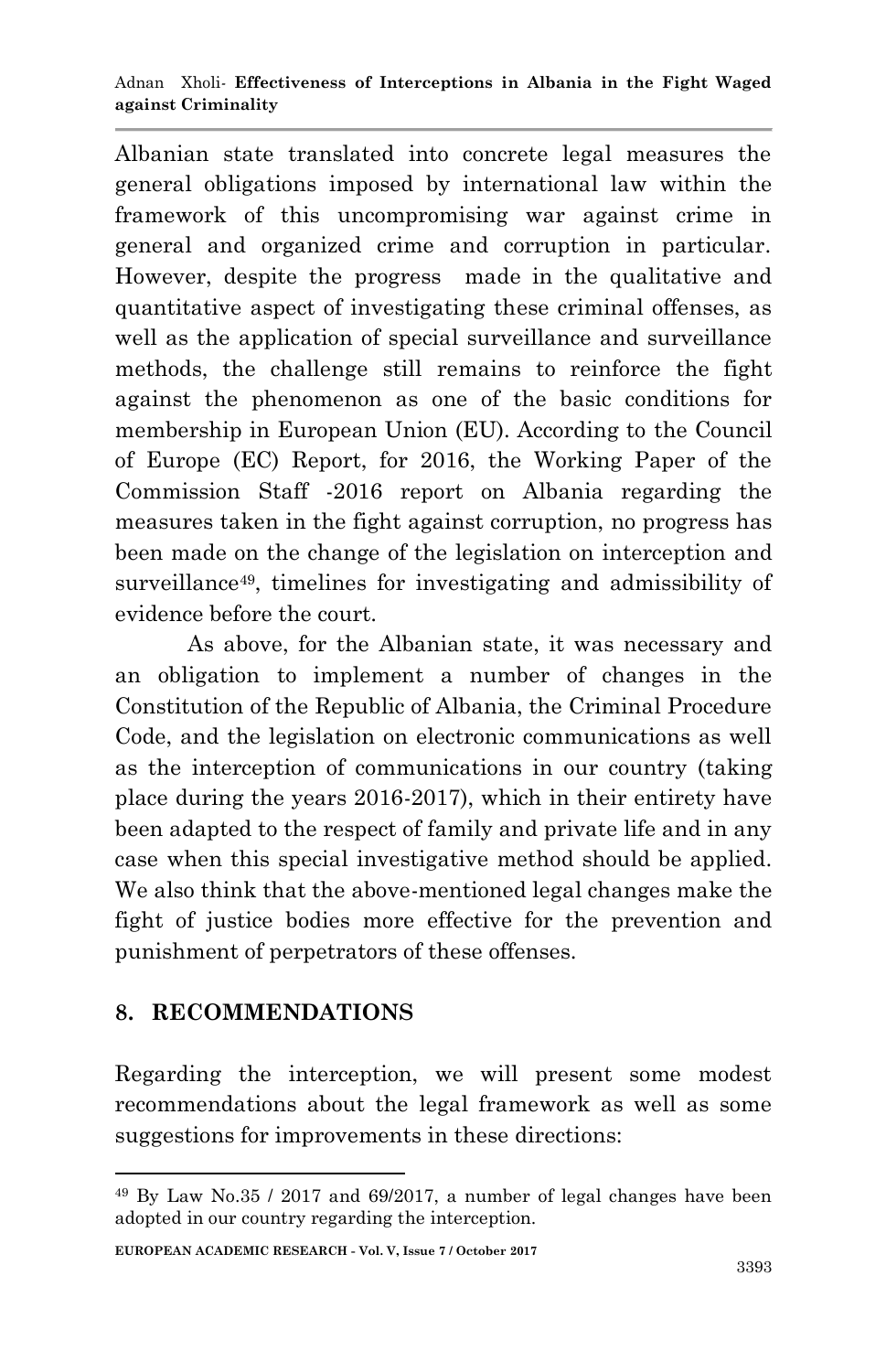- **1.** It is necessary to continue matching internal legislation with international conventions in regard to the application of interceptions and other special methods of investigation;
- **2.** The number of investigations initiated by the proceeding body in the fight against crime should be augmented and the use of interceptions and other special methods of investigation should be applied;
- **3.** Training of judges, prosecutors and judicial police should be consistently on-going in order to enable the acquisition of sufficient knowledge on applicable legislation and international standards in order to increase professional skills, but these training should be combined with the improvement of logistical working conditions, such as strengthening the capacity of expertise to respond promptly to the criminal investigation;
- **4.** Another effect of these legal changes will also be the consolidation of judicial practice regarding the application of special methods of investigation. 50

# **BIBLIOGRAPHY**

1

#### **I. Ratified Conventions and Internal Legislation.**

- 1. Law no. 7895, dated 27.1.1995 "Criminal Code of the Republic of Albania", as amended
- 2. Law no. 7905, dated 21.03.1995 "Criminal Procedure Code of the Republic of Albania", as amended.
- 3. Law no. 9157, dated 04.12.2003 "On the Interception of Electronic Communications", as amended.

<sup>50</sup> Eliora Elezi, on the topic "Special Methods of Investigation, Simulation Operations, Infiltrated Agent", School of Magistrates Tirana, 2017.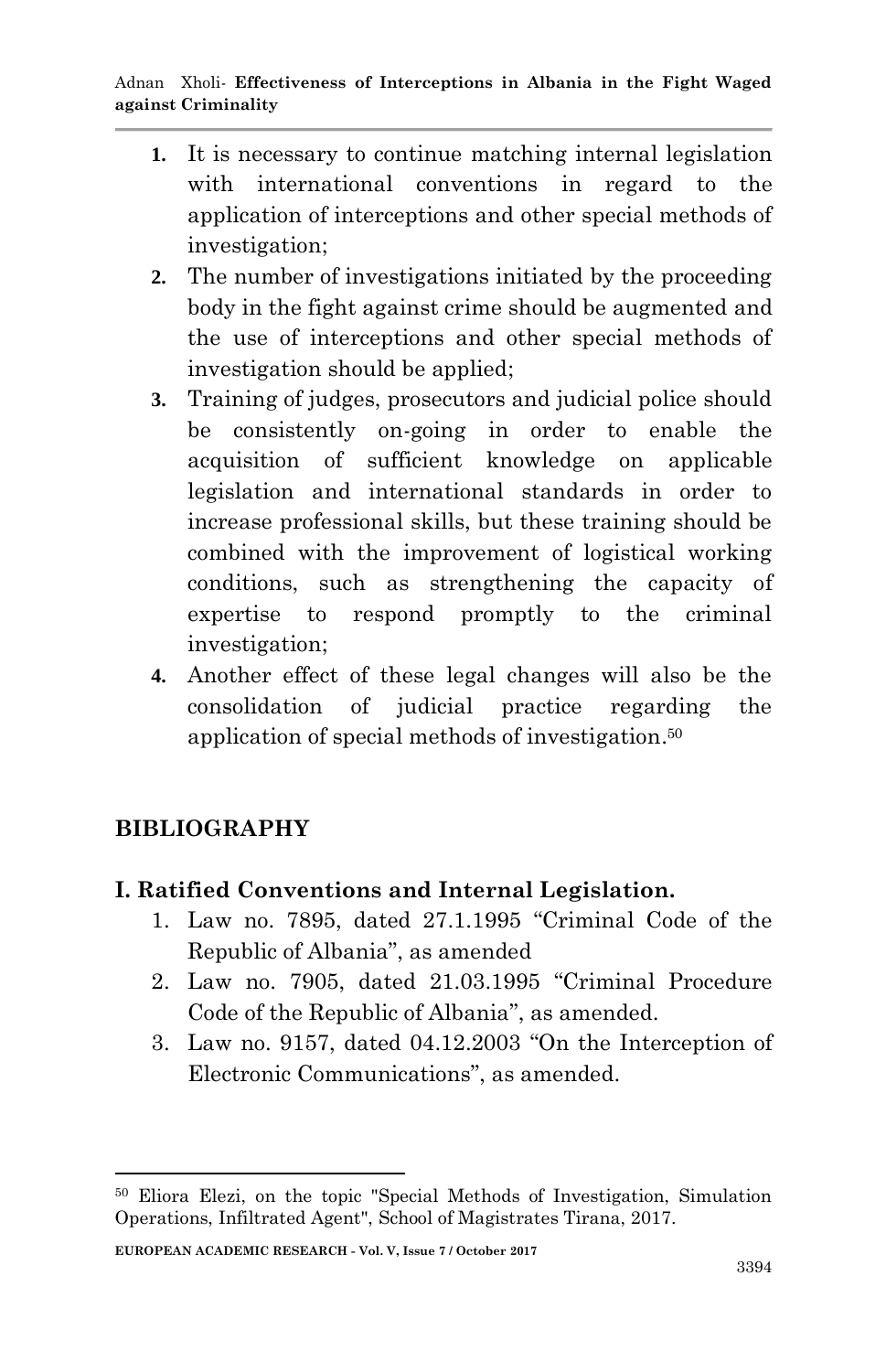- 4. Law No.9918, dated 19.5.2008, "On Electronic Communications in the Republic of Albania", as amended.
- 5. Law no. 7975, dated 26.07.1995 "On Narcotic Drugs and Psychotropic Substances".
- 6. Law no. 8498, dated 10.06.1999 "On the Ratification of the Council of Europe Convention" on Mutual Legal Assistance in Criminal Matters and its Additional Protocol.
- 7. Law no. 8722, dated 26.12.2000 "On the accession of the Republic of Albania to the United Nations Convention against Illicit Trafficking in Narcotic Drugs and Psychotropic Substances, 1988".
- 8. Law no. 8750, dated 26.03.2001 "On the Prevention and Fight against Traffic of Narcotic or Psychotropic Substances".
- 9. Law no. 8723, dated 26.12.2000 "On the accession of the Republic of Albania to the" Single Convention on Narcotic Drugs ", as amended by the Protocol of 1972" On the Amendment of the Single Convention on Narcotic Drugs, 1961 ".
- 10. Law No. 8778, dated 26/04/2001, on the ratification of the "Criminal Convention on Corruption", no. 9369 Law, dated 14.04.2005.
- 11. Law no. 8677 dt. 02.11.2002 "On the organization and functioning of the judicial police", as amended.
- 12. Law no. 8883 dated 18.04.2002 "On the ratification of the Second Additional Protocol to the Council of Europe Convention on Mutual Juridical Assistance in the Criminal Matters".
- 13. Law No. 9110, dated 24.07.2003 "On the organization and functioning of the courts for serious crimes";
- 14. Law no. 8920 dt. 11.7.2002, "On the ratification of the United Nations Convention against Transnational Organized Crime and its two Additional Protocols;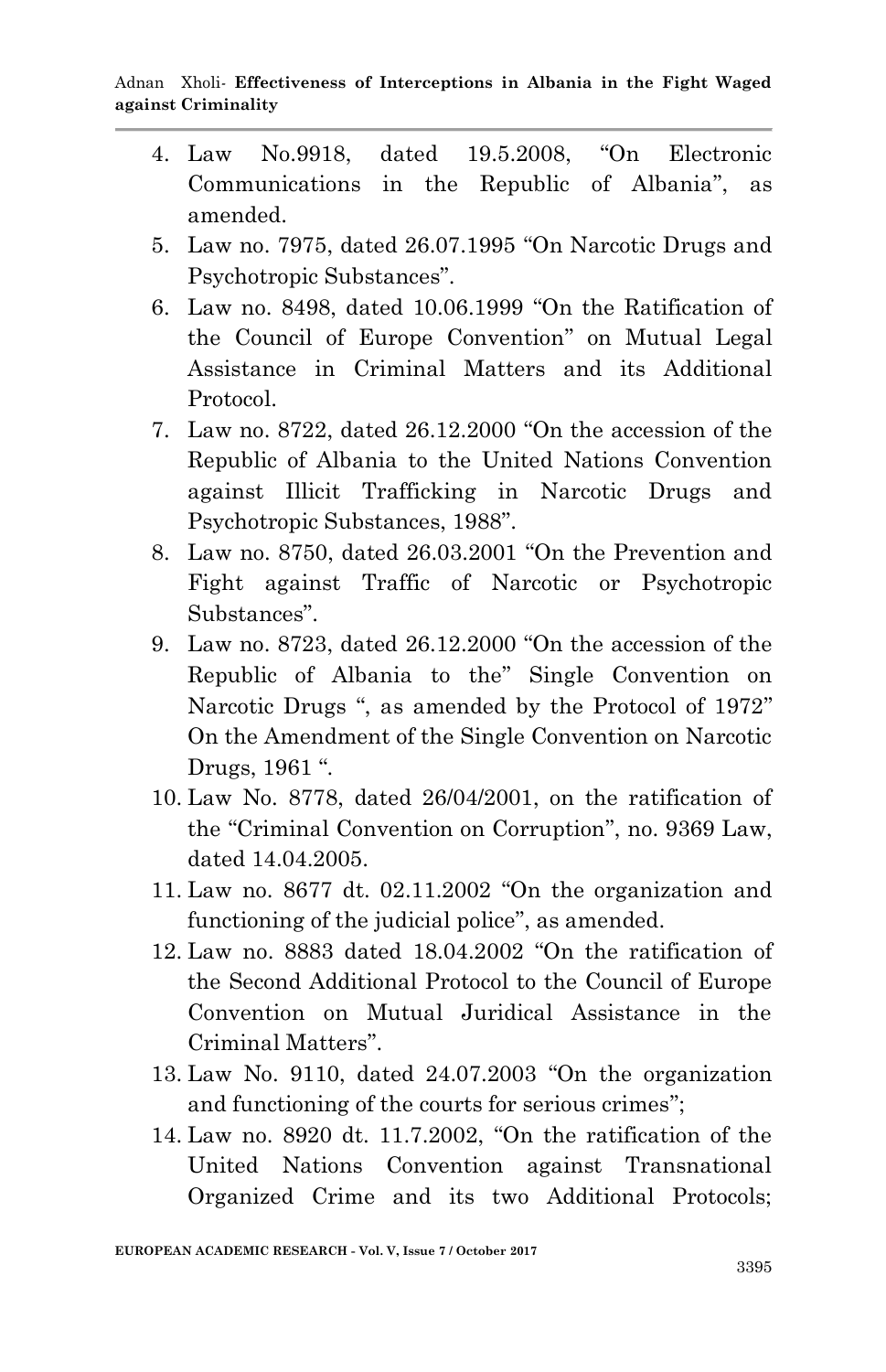Palermo Protocol of 2000, "On the Prevention, Suppression and Punishment of Trafficking in Persons, Especially Women and Children, in Accordance with the UN Convention Against International Organized Crime".

- 15. Law no. 8965, dated 07.11.2002 "On the accession of the Republic of Albania to the United Nations Convention on Narcotic and Psychotropic Substances, 1971".
- 16. Law no. 9492 of 13 March 2006 on the ratification of the United Nations Convention against Corruption;
- 17. Instruction No. 1, dated April 21, 2006 of the Attorney General "On interception".
- 18. General Prosecutor's Order no.154, dated 06.09.2007 "On the establishment of a joint investigation unit for economic crime and corruption".
- 19. Order of the General Prosecutor No.193, dated 05.10.2010 "On the regulation of relations in the sector of telecommunications interception and relations with intelligence services".
- 20. Law no. 10192, dated 3.12.2009 "On the prevention and control of organized crime and trafficking through preventive measures against property", as amended;
- 21. Law no. 9887, dated 10.03.2008, "On Personal Data Protection", as amended.
- 22. Law no. 108/2014 "On State Police";
- 23. Law no. 150/2015 "On the ratification of the Council of Europe Convention against Trafficking in Human Beings";
- 24. Law no. 76/2016 on some additions and amendments to the Law no. 8417, dated 21.10.1998, "Constitution of the Republic of Albania", as amended
- 25. Law no. 97/2016 "On the Organization and Functioning of Prosecution in the Republic of Albania"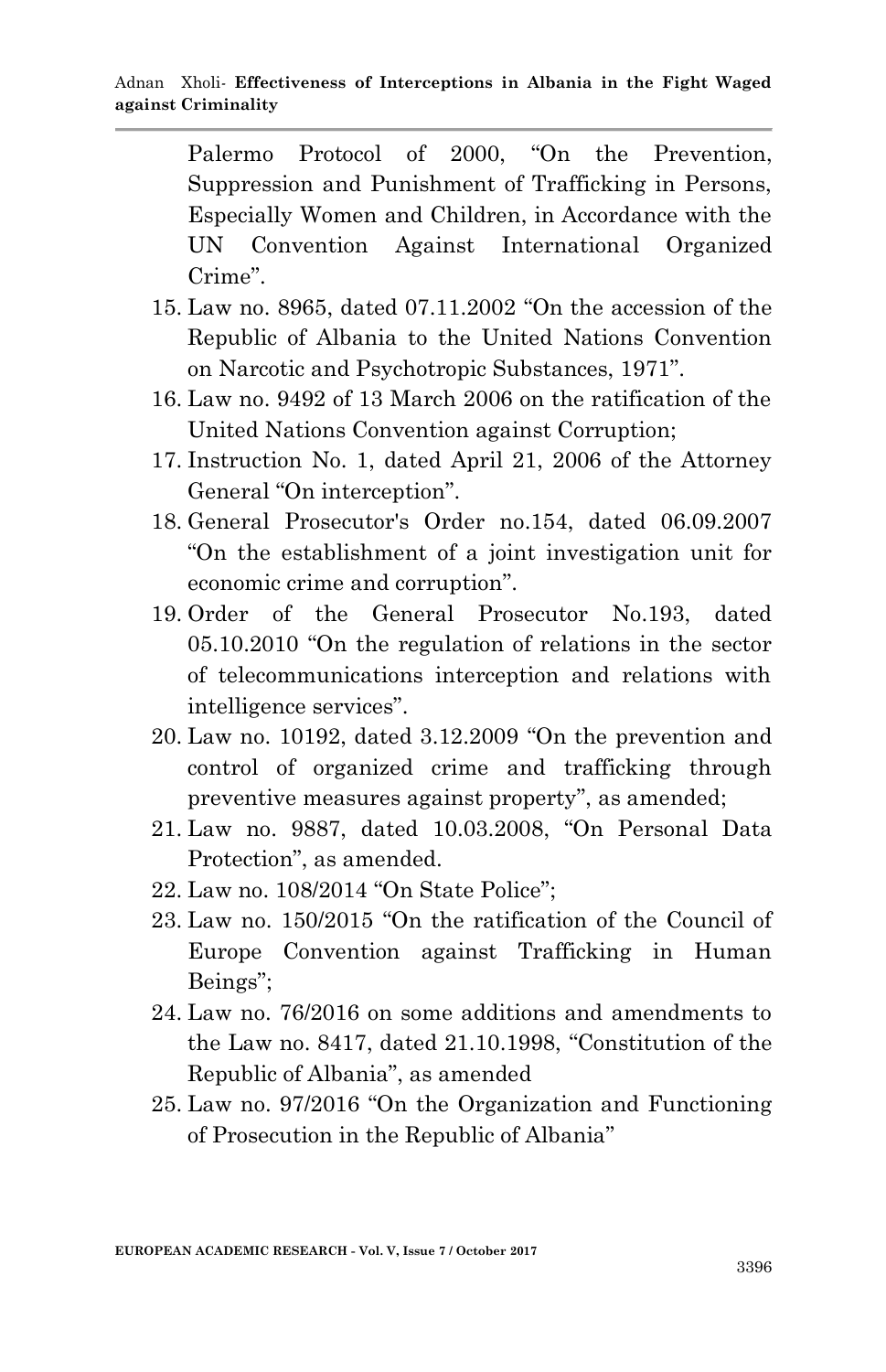- 26. Law no. 95/2016 "On the Organization and Functioning of Institutions to Combat Corruption and Organized  $C$ rime"
- 27. Prosecutor General's Report on Crime Situation 2016.

### **II. References, doctrines, publications, publications, reports, foreign acts.**

- 1. Begeja Skënder, "Kriminalistika", Revision Publishing House of the University Book, Tirana 2004.
- 2. Prof.Dr. Ismet Elezi, Prof.Dr. Skender Kaçupi, Prof.as.Dr.Maksim Haxhia, Commentary of the Criminal Code of the Republic of Albania (general part), "KUMI", Tirana, 2012.
- 3. Prof. Ismet Elezi, Criminal Law (special section), "ERIK", Tirana, 2009.
- 4. Prof.Dr. Ismet Elezi, Commentary on Amendments and Amendments to the Penal Code, "ERIK", Tirana, 2012.
- 5. Luan Hasneziri (Hasani), Cooperation, Criminal Organized Crime and Criminal Organization, according to the Albanian criminal legislation, Tirana 2008.
- 6. Gentian Trenova, Criminal Interpretations, "Day 2000", Tirana 2009 / Tirana 2013.
- 7. Eliora Elezi, on the topic "Special Methods of Investigation, Simulation Operations, Infiltrated Agent", School of Magistrates Tirana, 2017.
- 8. Summary of decisions of the Criminal College of the High Court, as well as the unifying decisions of the United College of the High Court from 1999 onwards.
- 9. Summary of Criminal Judgments of the Constitutional Court from 1999 onwards.
- 10. Summary of some decisions of the European Court of Justice, "Alb PAPER", Tirana 2013.
- 11. Prüm Decision 2008/615 / JHA of 23 June 2008.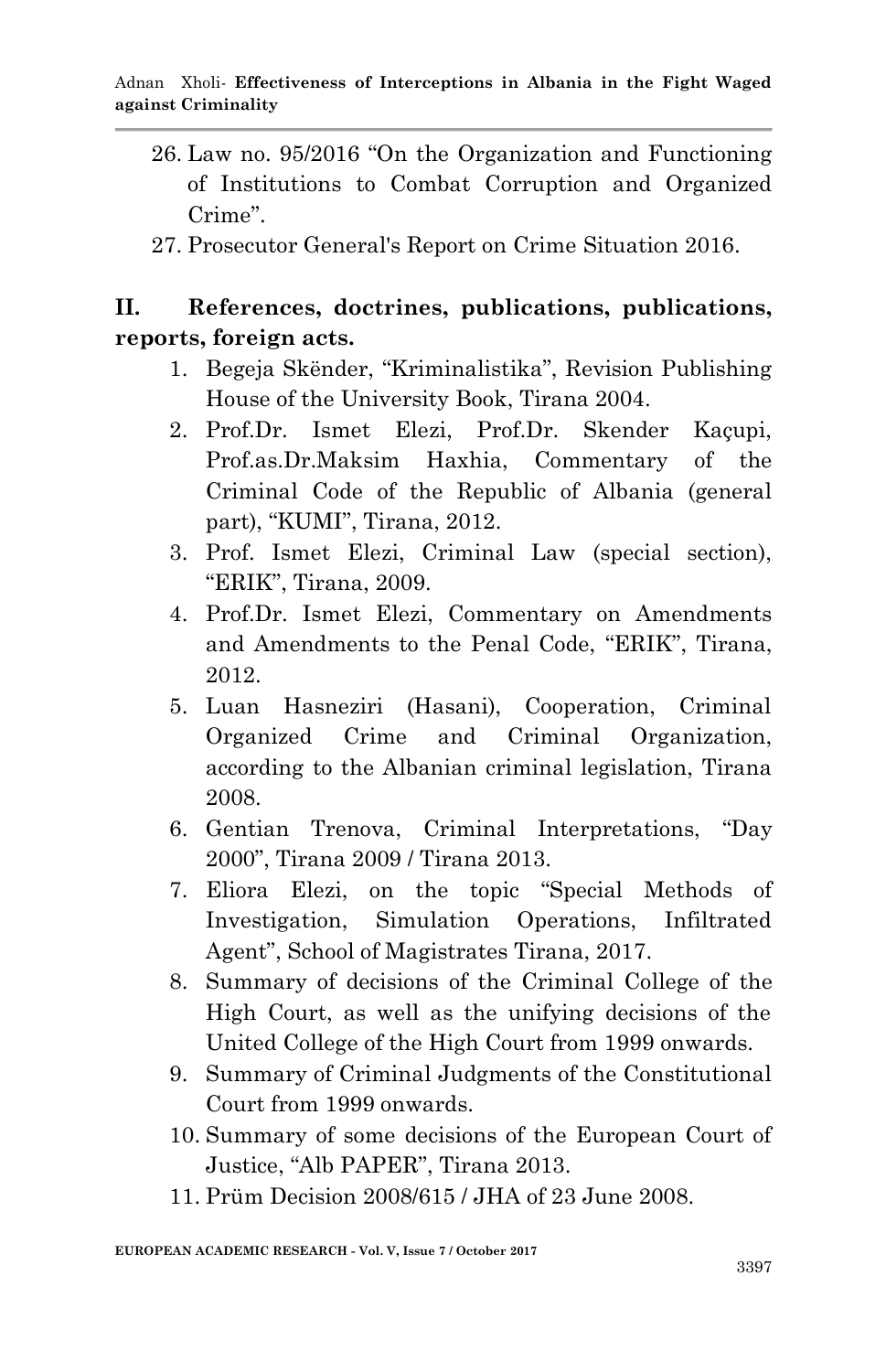- 12. The decision "Lüdi v. Switzerland, §39, no.14233 / 86, dated 15-06-1992.
- 13. Panarisi v. Italy ", no.46794 / 99, dated 10.04.2007.
- 14. Manual on Joint Investigation Teams, IPA 2010 Fight against Organized Crime and Corruption: Strengthening the Prosecutors' Network, March 2014.
- 15. Kacupi, Skender "Transnational Criminal Organizations: The phenomenon of clandestine immigration and trafficking in human beings" Italy - Albania: Legal Instruments and Techniques of Combating Transnational Organized Crime. Face to face experiences. UNICRI, 2007, p. 187.
- 16. Poda, Zamir, "Organized Crime", University Book, Tirana, 1998.
- 17. Anti-Corruption Project in Albania (PACA) "Training Manual for Law Enforcement Agencies, Prosecutors and Judges", Maluka Printing House.

### **III. Jurisprudence**

*Decisions of the Albanian Courts*

- 1. Decision of the Constitutional Court no. 14, dated 03 May 2011.
- 2. Decision no. 122 dated 04.11.2011, of the Constitutional Court
- 3. Decision of the Constitutional Court Nr. 57, dated 04 March 2014.
- 4. Decision no. 45 dated 26.03.2015, of the Constitutional Court
- 5. Decision no. 83 dated 30.12.2016, of the Constitutional Court
- 6. Decision of the Criminal College of the High Court no. 129, dated October 12, 2011.
- 7. Decision of the Criminal College of the Supreme Court No. 97, dated 20.03. 2013.